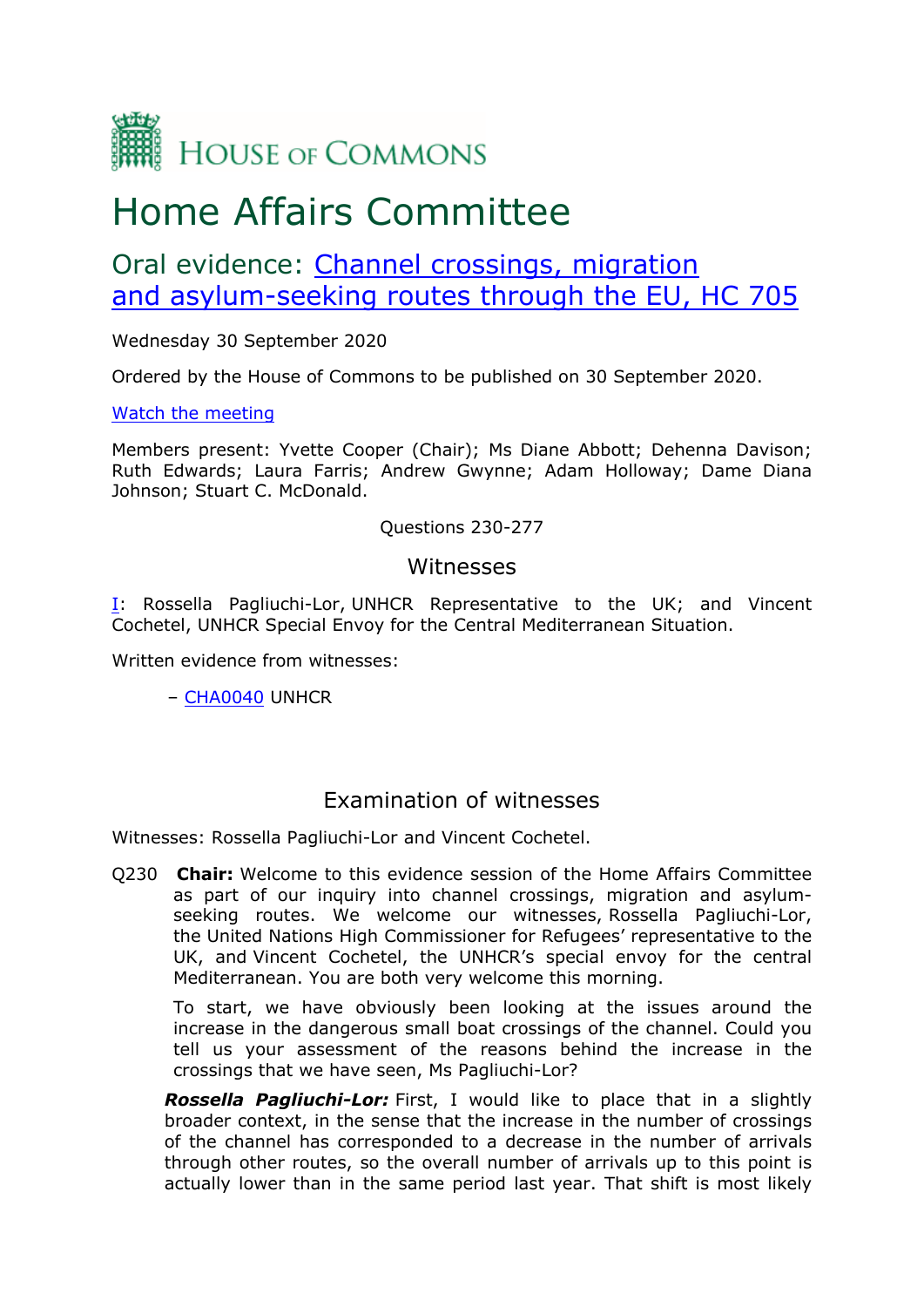due to the fact that other routes have become less available, either because of covid, which has of course stopped air travel, for example, and reduced overland transport, or possibly because there has been a significant increase in the securitisation of, for example, transport over road. I am afraid it is a fairly constant phenomenon that when you block one route, there is a movement towards new routes. Of course, it is a very worrisome route because of the inherent danger to life it implies.

Q231 **Chair:** Mr Cochetel?

*Vincent Cochetel:* I think the UK is not the only country in terms of new routes. We have seen arrivals recently to Portugal by sea, which is totally new. We have seen departures from places such as the Western Sahara territory south of Morocco towards the Canary Islands. That points to the fact that human traffickers and smugglers have been adapting their offer to the new situation caused by the closure, soft or hard, of many land borders on the African continent and on the European continent at some stage.

Q232 **Chair:** Your assessment is that, overall, the number of people arriving in the UK has fallen, but clearly there is a concern about the dangers attached to this particular route. What is the UNHCR's assessment of the main things that need to be done to address the risks from those dangerous crossings?

*Rossella Pagliuchi-Lor:* I will start by addressing a somewhat different kind of risk, which is the one that is generated by the sort of narrative that we are seeing in the media and elsewhere suggesting that the arrivals by boat represent an almost existential danger or threat to the UK. In fact, as I said, it is simply a different route and the people who you will find on the boats are pretty much the same as you would have found otherwise in the back of a lorry. There is no real difference in that. The main risk is to themselves in relation to the danger of the crossing.

That being said, the UNHCR definitely supports the fight against smuggling rings, and we support and are thankful for all the measures that have been taken to ensure, to the extent possible, the security of the people who are already in the Channel, in terms of search and rescue operations and all the rest. At the same time, we are very well aware that this is a very complex phenomenon that does not have a single answer. While the police response has its place, it has to go hand in hand with perhaps a greater effort in France to ensure that people have access to proper information about opportunities and options, and access to the kind of support that they might need.

That is extremely important, because as long as there is demand, there will always be an offer of these kind of services by smugglers. The only way of reducing the demand is by making sure that people are aware that there are alternatives to this dangerous crossing, and making sure that they can easily access what might in fact already exist.

We know, of course, that a number of those who are trying to come to the UK do so in order to join close, or perhaps more distant, family members. In some cases, they could be people who could actually come here legally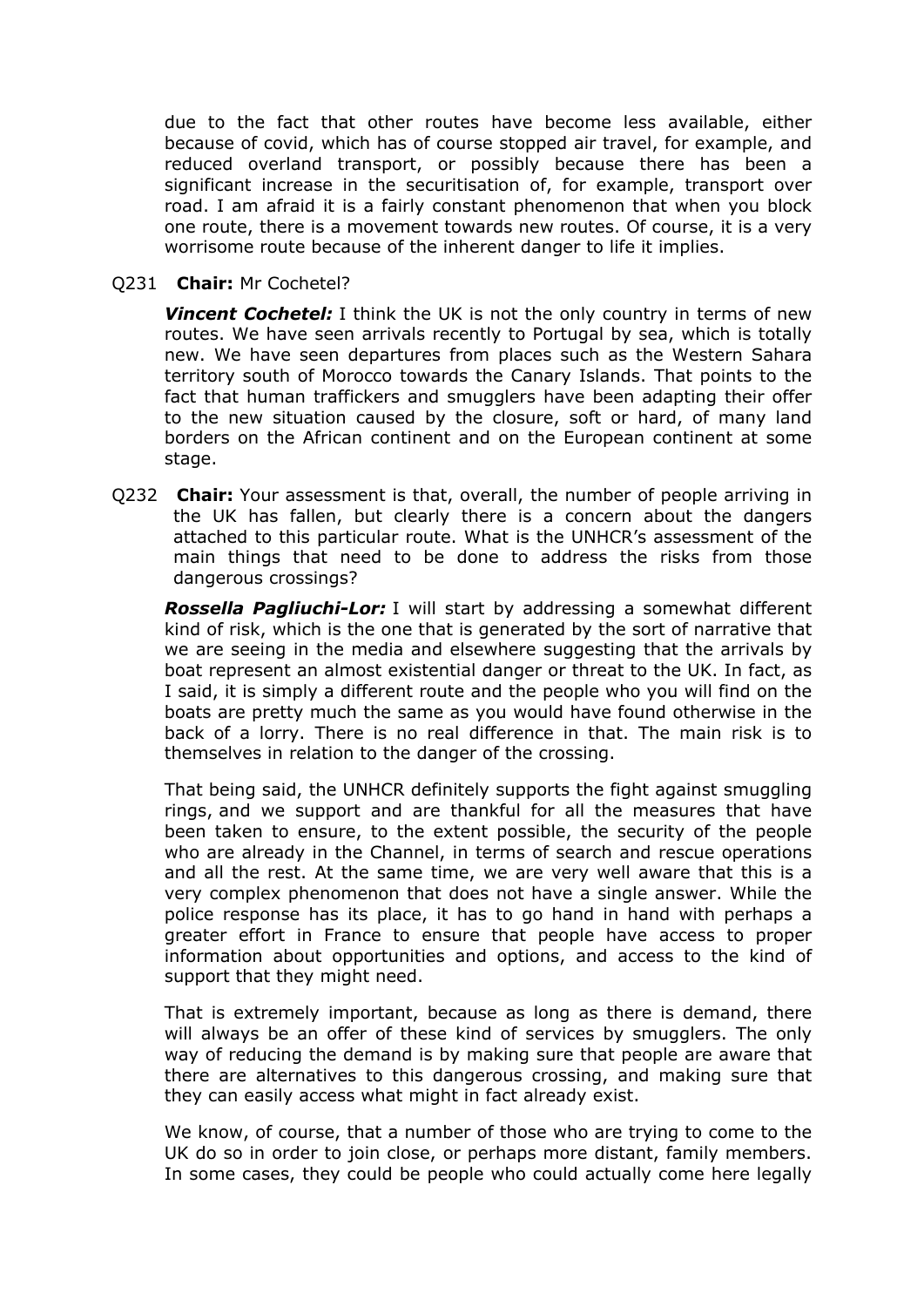but are frustrated by either a lack of information on how to access the procedures or by the length of time that it takes.

It is however obvious that that would not be a solution for all of them, because only between—we do not know, really—maybe 10% and 20% of those in the Calais Grande-Synthe area have family links in the UK, but clearly if the legal pathways were more easily accessible, if there were greater information and if they were faster and more efficient, that would at least reduce the risk for a number of those who we may otherwise find in the boats. Likewise, if there are ways to increase complementary pathways—ways to facilitate arrival in the UK for certain categories of people who may have other links—that again would be a way to reduce the pressure to use the services of smugglers.

There will still be people who want to come, because I think we know very well that there are people who, despite everything, will still believe, rightly or wrongly, that their best chances are in the UK, but I think that the more we can chip away by offering legal alternatives whenever that is possible, the better off we will be.

*Vincent Cochetel:* A lot will depend also on what will come out of this new EU pact on asylum and migration, and on what sort of agreement will be reached among European member states to address the situation of individuals on the European continent who are moving around without trying to seek asylum in any of the countries that they have crossed through. This situation is abnormal. It is not a new situation, but people cannot remain like that, in limbo. At some stage, they have to choose whether they apply for asylum, and there have to be certain rules. We should remember also the mess that was in Europe, before we had the common European asylum system under the Dublin convention in place, in spite of all its challenges.

In terms of looking beyond Europe at Mediterranean crossings in general, the numbers have reduced. If we are looking at arrivals in Southern Europe Mediterranean countries, such as Greece, Malta and Spain, arrivals have decreased since last year. But there has been an increase in Italy in 2020. It is important to look at those trends and to continue building proper asylum and migration management systems in north African countries. The UK has been engaged in those efforts. It is crucial because, if something has been clear during the pandemic periodic in those countries, it is that a large population of migrants and refugees living in those countries are not included in any social safety networks, in terms of access to hospitals and education, and possessing legal documentation in those countries. That has been a really serious push driver during this period for some third country nationals living in those countries who have decided to take to the sea.

Q233 **Chair:** Ms Pagliuchi-Lor, you mentioned at the beginning the perceptions and attitudes towards the boats, even though overall numbers have declined. If overall numbers have declined, why do you think there has been more alarm raised about boat crossings?

*Rossella Pagliuchi-Lor:* I could probably opine that boats are so much more visible, and they therefore tend to attract attention far more than an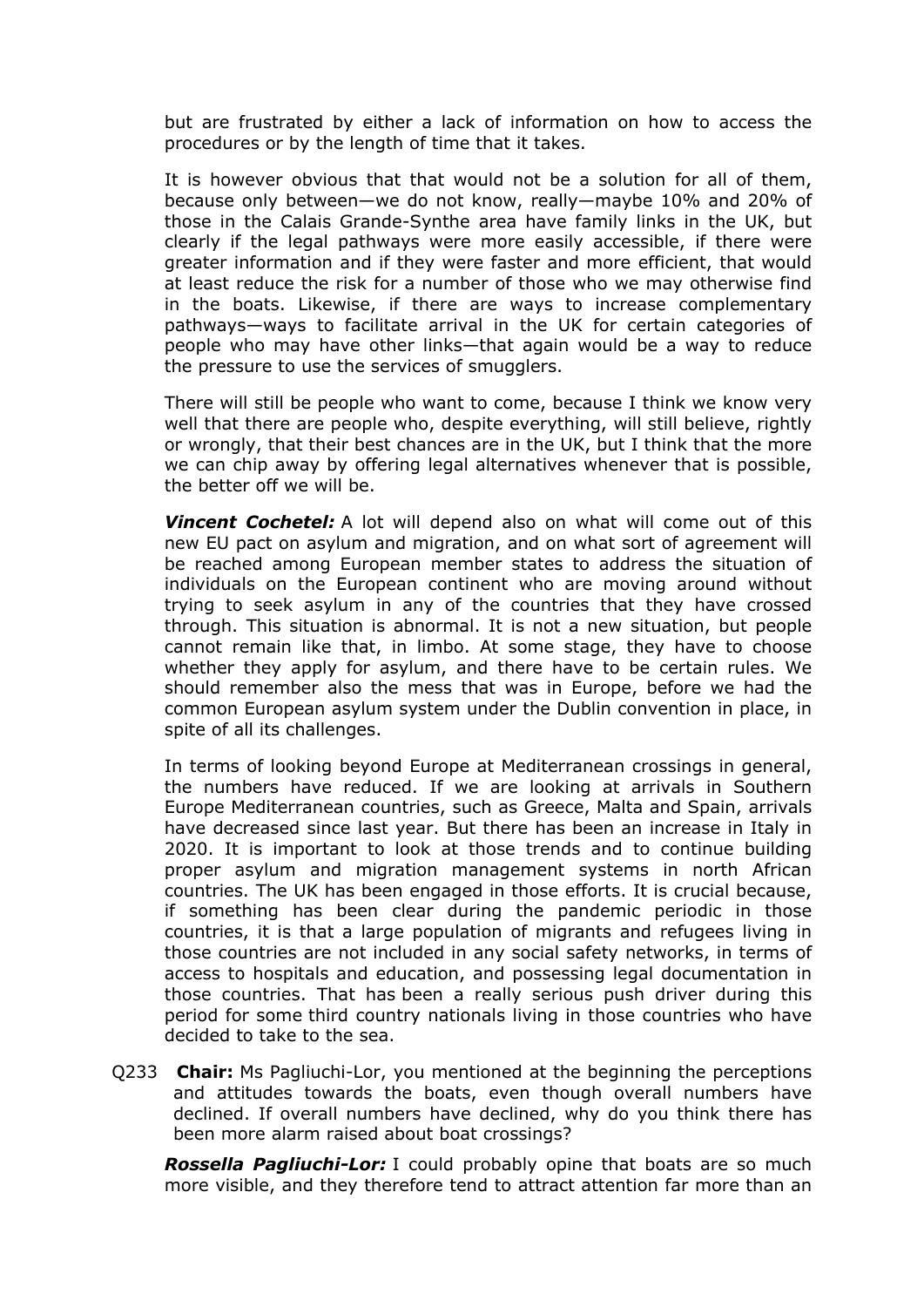individual in the back of a lorry. We have seen that not only in the UK, by the way; we have also seen it in other countries, including my own. There has been far greater attention on certain types of transport and certain kinds of boats than there has been on others. They lend themselves well to messaging and communication, but, as I said, I don't see how they can be construed as representing a greater threat than anything else. They are not a threat. They are a few thousand individuals who are risking their lives to make it to the UK. If we look at things in the context of the number of asylum seekers that have been registered in other countries in Europe,one could probably suggest that the UK, thanks also to its geographical position, is controlling its border a lot better than others.

Q234 **Chair:** We have seen reports in the newspapers this morning that the Home Office has been exploring sending asylum seekers 5,000 miles from the UK to an island 1,000 miles off the coast of Africa, which has a population of about 800 and has no substantial healthcare system, no support system and no administrative system in place. Does that strike you as a remotely practical, responsible or ethical proposition?

*Rossella Pagliuchi-Lor:* This is the Australian model. I think we have already seen that the Australian model has brought about incredible suffering on people who are guilty of no more than seeking asylum. It has also additionally cost, and continues to cost, an incredible amount of money. It seems to be both extremely inappropriate, in terms of the commitments that the country should have to human rights and to asylum, and an incredibly impractical and expensive way of doing so. I hope that the UK will not choose to go down this way. I am saying this also because going down this way would mean something even more fundamental than just a question of practicalities and finances. It will really change what the UK is—its history—and the sort of values that it stood for up to now. The UK has a proud reputation in providing asylum and refuge to people across the centuries. This would be a very significant departure from that approach.

**Chair:** I will briefly bring in Ruth Edwards and then go to Diane Abbott, who I hope is on audio; we cannot see her on the electronic system at the moment.

Q235 **Ruth Edwards:** Thank you very much for coming in this morning. On the issue of offshore processing of asylum claims, you make it sound like it is a very strange aberration, but it was in fact considered by the EU in 2018. I believe it was proposed as well by Tony Blair for discussion at the European Council in 2003. Are there any other countries or states that have considered that model?

*Rossella Pagliuchi-Lor:* I certainly don't know of any country that has actually been able to implement it, which I guess also speaks to the fact that, aside from what we can say about its impact on the people who are eventually put through the system, it is clearly not a very easy one even to manage. That is indicative by itself. I understand that what the European Union had in mind was somewhat different from the entire offshoring to a place 5,000 km away, but it was eventually not done. There would be processing. That would then be followed, however, by departure and arrival in the European Union, but even that was not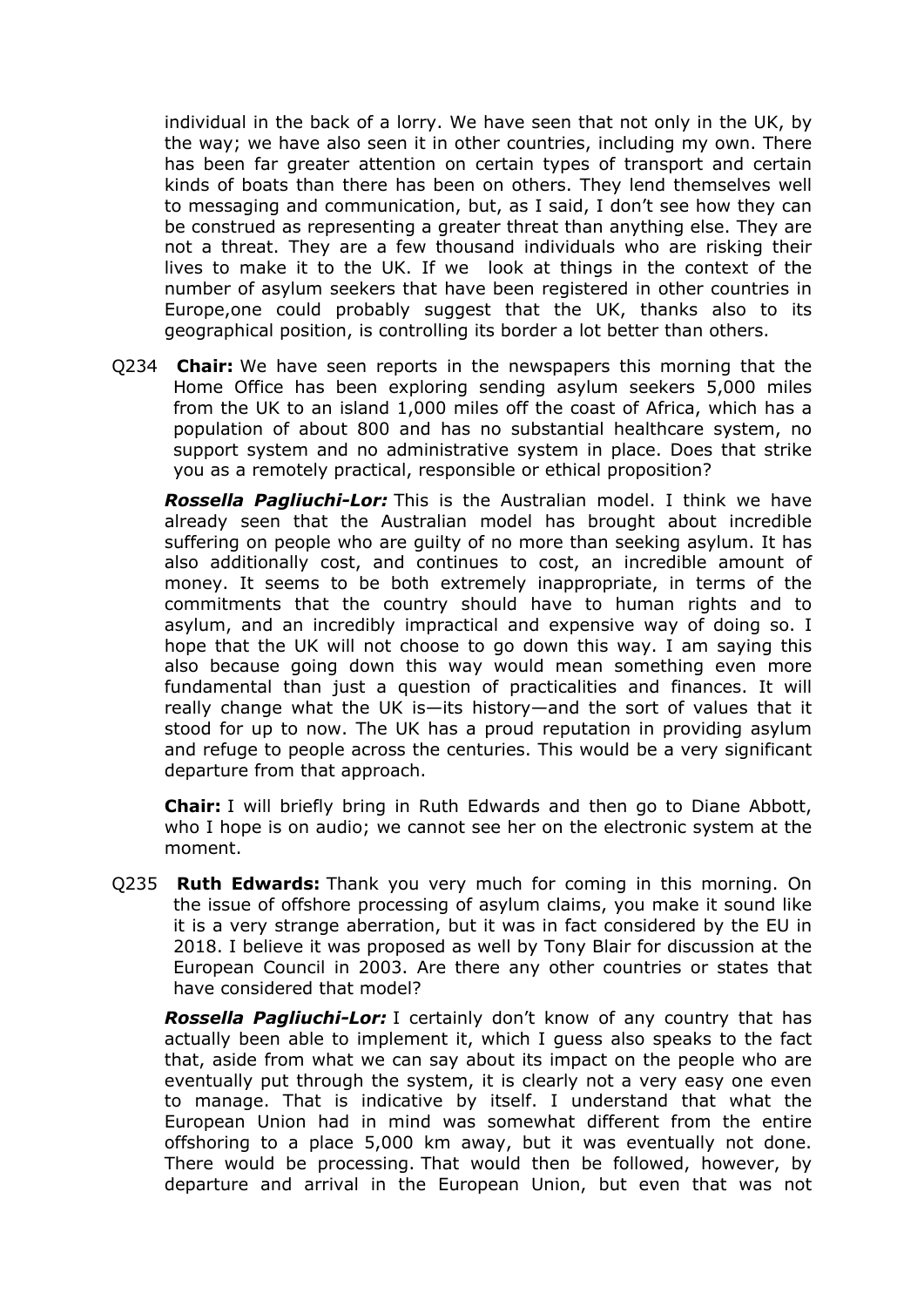possible. My colleague Vincent may have more on this, because north Africa was one of the areas that was being considered for this.

### Q236 **Chair:** Mr Cochetel?

*Vincent Cochetel:* In June 2018, we tabled with European countries the idea of a regional disembarkation mechanism to make sure that states would understand their responsibility equally, in terms of rescue at sea and disembarkation on both sides of the Mediterranean, and it was discussed at the European Council. Unfortunately, the way the European Union communicated the conclusion of the presidency to the north African countries was clearly misunderstood by those north African countries, who thought that Europe was attempting offshore processing somehow—an extraterritorial approach to its own responsibility. In the meantime, we have been working with north African countries to try to capacitate them, in terms of rescue at sea, disembarkation and post-disembarkation processing, but it is a very slow process. It cannot be done only in north Africa and not in southern Europe; it has to be an equal approach to the same responsibilities.

Q237 **Ruth Edwards:** One could conclude, then, that far from being something described negatively in terms of the UK's character, it is a perfectly sensible solution to consider, although obviously there may be lots of practicalities that make it not viable, such as those you have set out, Ms Pagliuchi-Lor.

*Rossella Pagliuchi-Lor:* If I may, I believe we are talking about two different things altogether. The notionthat my colleague has described was that there should be some places where the refugees were and the processing would take place, followed by departure towards the countries where they would be able to claim asylum. If you were to take people to an island, entirely out of the way, you would be taking responsibility for these people, taking them to an island 5,000 km from here, and—what then?

It is important to look at the whole sequence and how the whole procedure would play out, because what has happened in the case of Australia is that people have been festering for many, many years in terrible conditions, as has been documented by the media and by the doctors working there. There have been several cases of suicides, including suicides by children, and there has been a very high rate of mental problems, so we are looking at a situation that any Government considering it would have to think about very carefully.

#### **Ruth Edwards:** I appreciate that. Thank you.

Q238 **Chair:** So the distance and the lack of services then become very significant factors in this.

*Rossella Pagliuchi-Lor:* Yes, they certainly are very significant factors. The isolation, the lack of services, and the fact of being essentially farmed out to the other side of the world would certainly be part of the issue.

**Chair:** And also, presumably, at a time when the overall numbers have gone down.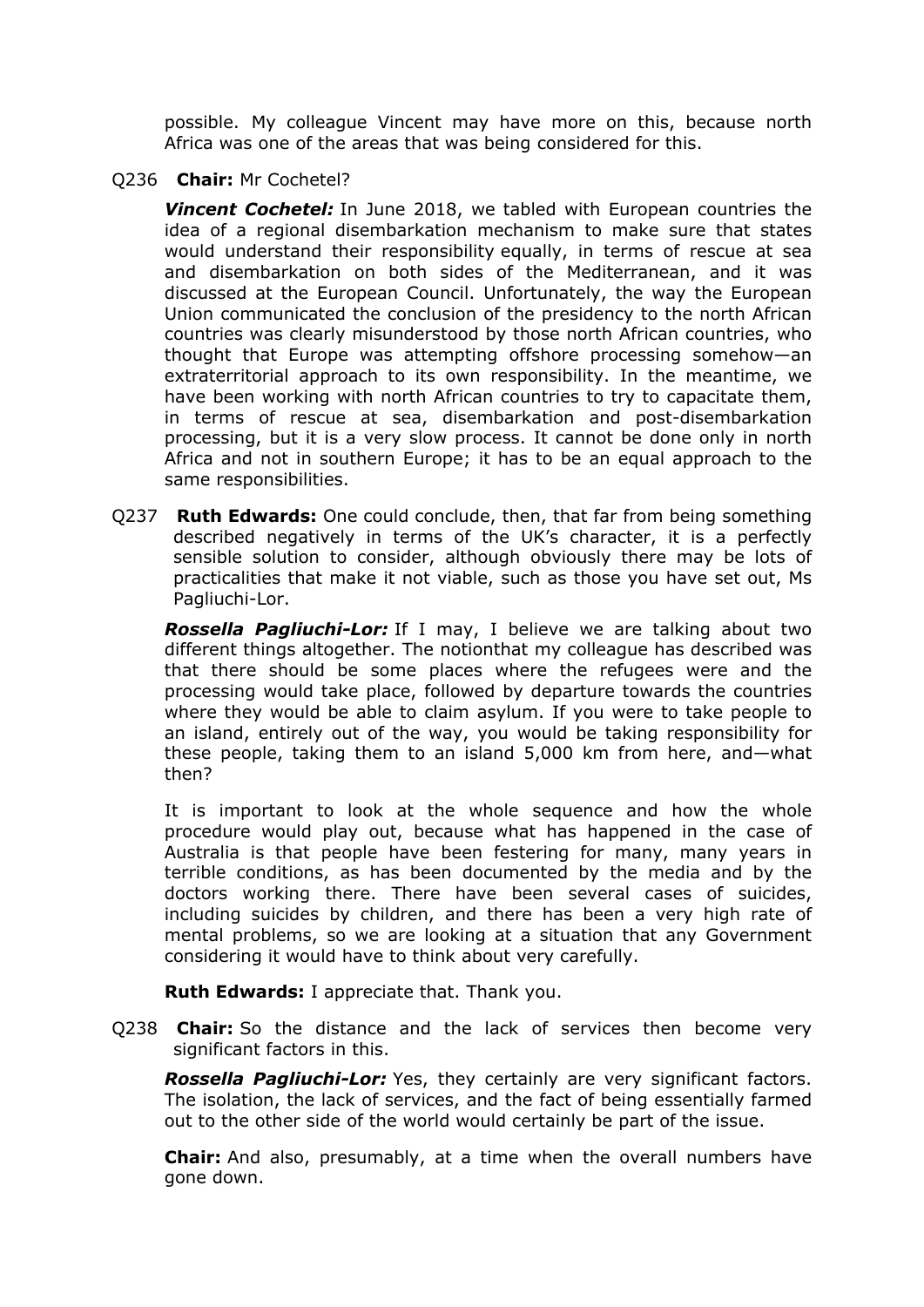Q239 **Ms Abbott:** Our witnesses will know that there has been a lot of debate about channel crossings here in the UK, and most of the people taking part in the debate do not want the same number of would-be asylum seekers, just coming in through safe and legal routes; they do not want them to come at all. One of the solutions has been turning the boats—the rubber dinghies and so on—around and back to France, possibly using the Royal Navy. Are there any circumstances under which migrants in the channel can be legally returned from UK waters to French waters or mainland France?

*Rossella Pagliuchi-Lor:* Let me start with a very practical statement here: turning around boats in the channel would probably increase the risk of incidents occurring. At sea, the primary responsibility that all countries have is that of securing life and ensuring that people's lives are not put at risk and that, if they are in jeopardy, they are saved. That would be my first answer. It is very difficult to turn around the boat of somebody who wants to go ahead, even if you have the Navy there.

Moving from that to whether or not people could be turned around, I would say people who were intercepted in French waters could be directly turned around towards France, but people who were intercepted in British waters would, by definition, be under the jurisdiction of the British Government and therefore their responsibility.

Now, at this point, the next question one would ask is, "Are all those coming from France entitled to seek asylum in the UK?" The answer is, probably not. At that point there has to be a system that establishes whether or not there are reasons that suggest that that person should instead have sought asylum in France, but this is a different kind of argument, and it applies equally to those who have been stopped in the channel, in British waters or on British territory. I hope that was clear.

**Ms Abbott:** Yes, that was clear. Does our other witness have anything to say?

*Vincent Cochetel:* Not on this point, thank you.

Q240 **Ms Abbott:** Can I ask, then, whether the UK's obligations under international maritime law change after the UK leaves the EU at the end of this year?

*Rossella Pagliuchi-Lor:* No, they will not, because the UK's obligations under maritime law are not linked to its membership of the EU. The UK is bound by both customary law and by a specific UN convention that concerns exactly that, so no.

**Ms Abbott:** Thank you very much.

Q241 **Andrew Gwynne:** My question follows on nicely from what Diane Abbott has just said, because we have heard a lot of rhetoric from Government Ministers here in Britain about the Australian model when it comes to policing the channel. Of course, the key difference is that Australia is surrounded by international waters and can try to prevent the boats from entering Australian waters, because they have a legal responsibility for migrants if they pass over that line. What conversations have you had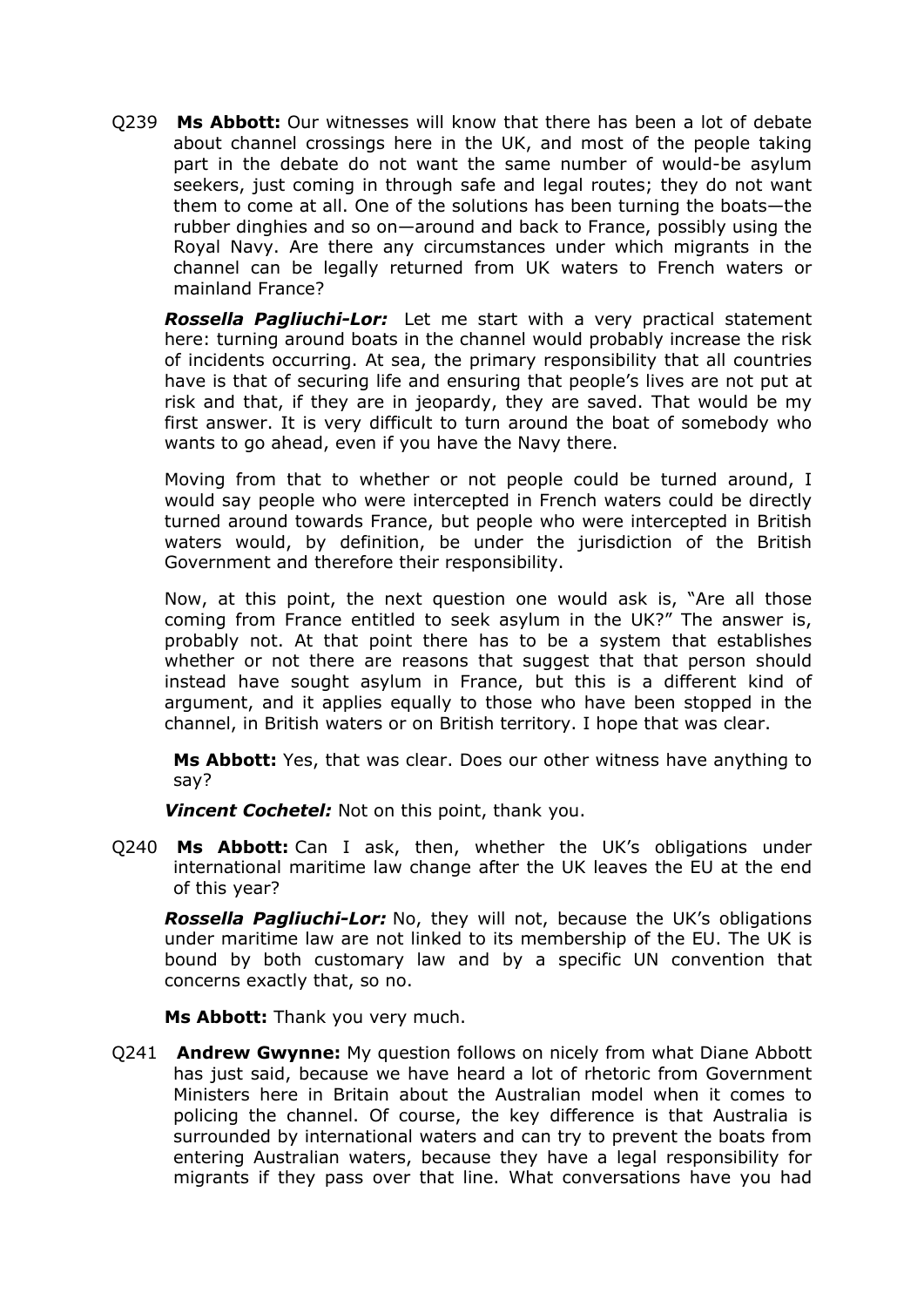with the British Government? They do seem to think that they have the legal right to turn boats away once they have reached British waters.

*Rossella Pagliuchi-Lor:* First, I would say that the law of the sea, particularly the obligation to rescue persons in jeopardy, applies also in international waters. It is not necessary to have reached territorial waters in order for that country's responsibility to be engaged. In response to your specific question, we have not had any such discussions with the Government.

Q242 **Andrew Gwynne:** Going back to one of your earlier answers, you mentioned that many of the migrants would not necessarily have the right to claim asylum in the United Kingdom. How does UNHCR define a safe first country, and what do you think are the benefits and shortcomings of that definition?

*Rossella Pagliuchi-Lor:* Let me start by saying that the 1951 Convention does not require asylum seekers to apply for refugee status in the first country they find. Nor, however, does it allow them, in effect, the unfettered right to choose where to do so. International law essentially requires that everybody should be able to have access to an effective procedure and obtain protection, if qualified, and to decent standards of treatment thereafter in that connection.

Coming to the question of what a first safe country is, obviously, by reason of the UK's geographical position, anybody who gets there must have passed through another country unless they came directly by air. A safe country is one that a person has already been in and in which they could or should have applied. While I say that, it is not enough that there is a theoretical possibility to do so; there has to be a practical ability to do so, and that the person, upon their return, would be able to access the procedure. There should furthermore be access to an acceptable standard of treatment. That would be the first requirement to consider in terms of whether a country is a safe country.

The other thing that also needs to be considered, particularly these days, is a question of capacity. That harks back to one of the objectives of international refugee law, which is that of encouraging collaboration between states on what is a quintessentially international problem. There are questions of capacity, as well. An automatic and—if you like—blind application of the principle of first asylum essentially would require that every single asylum seeker remains in the countries at the border of the EU, with no one ever being allowed to move beyond that, and that seems incredibly impractical and probably impossible. It is also important to consider at that point whether there are other reasons—to do with capacity or other factors; there must be a measure of burden sharing that the sending country might want to consider.

Finally, there is the question of the intention of the asylum seekers which ought to be taken into account as far as possible, particularly when those intentions are grounded on what I think we would consider very reasonable reasons, such as the presence of family members, communities, culture or language—the kind of things that would normally facilitate integration.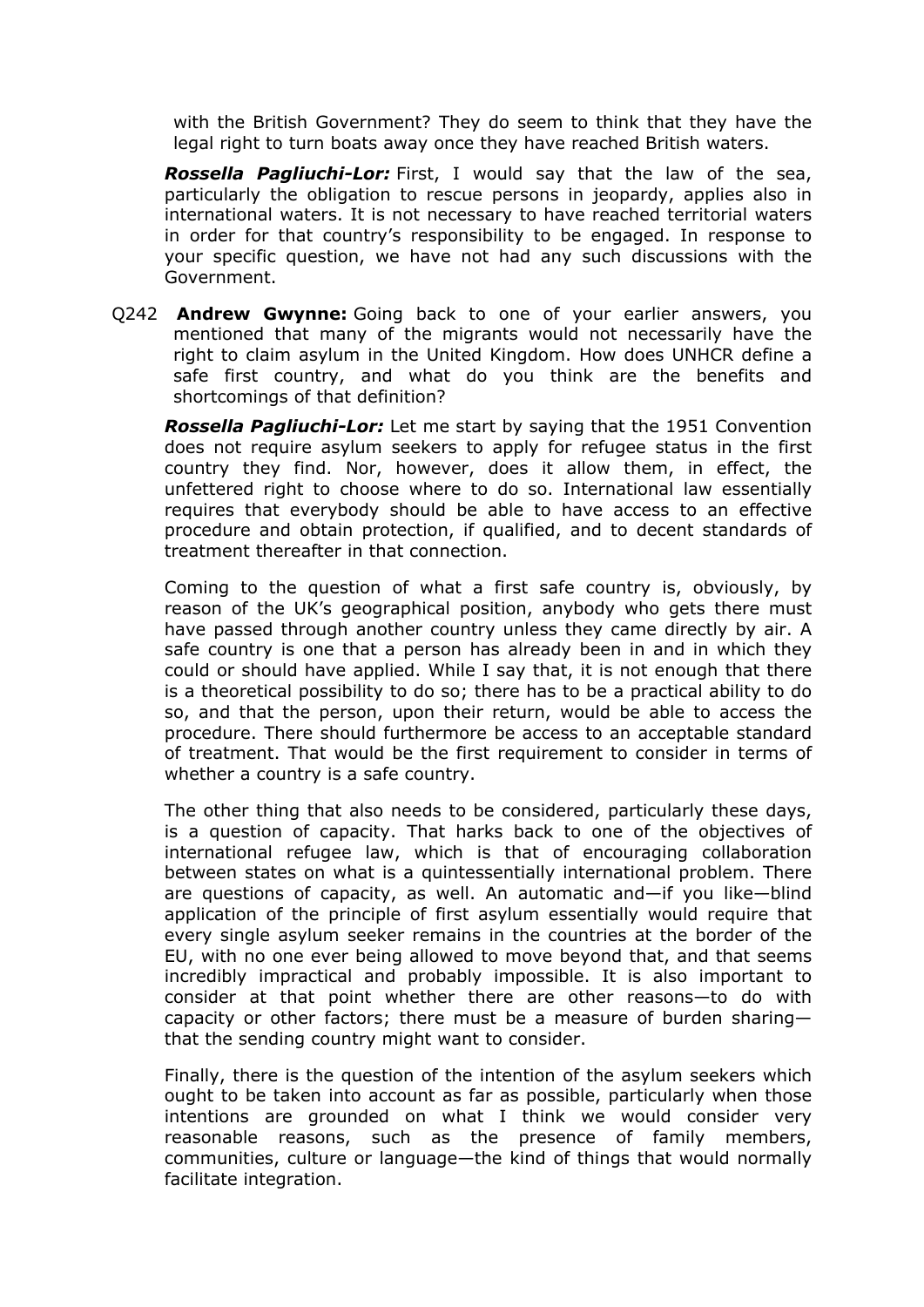The quick answer to what you asked is, yes, it is possible for the UK and for any other state in Europe to consider returning somebody to a first safe country within Europe, but, first, that should not be an automatic pushback, because it is necessary, first, to find out whether there are reasons that make it more reasonable for that person to stay in the receiving country rather than in the first country, and, secondly, this should be considered in the wider context of international co-operation.

Q243 **Andrew Gwynne:** Thank you. Lastly from me, to return to the issue of the channel crossings, what obligations do states have when receiving refugees who have been rescued at sea, and can you give the Committee any examples of where those obligations have not been met and the reasons why?

*Rossella Pagliuchi-Lor:* I am sorry—are you talking about the UK?

**Andrew Gwynne:** The UK, absolutely.

*Rossella Pagliuchi-Lor:* The obligations are exactly the same as if the person had arrived in any other possible way. It is a question of providing access to a procedure—a fair and efficient refugee status determination procedure—to decent reception facilities, and to health and so on, unless, of course, it is found that it makes more sense for that person's claim to be examined elsewhere, in which case there is an obligation on the receiving state to ensure that that person, upon return to the first country, is able to access a similar standard of treatment.

Q244 **Chair:** Mr Cochetel, do you want to add to any of those points?

*Vincent Cochetel:* There is a big question mark, which is the elephant in the room, about what happens at the end of the year if the UK is no longer part of the Dublin regulation—that is the key question. The issue of return to France or any other country of first asylum will be on the table.

**Chair:** We want to explore that issue shortly. Let us go to Diana Johnson.

Q245 **Dame Diana Johnson:** Can I take you now to the issue of safe and legal routes to the United Kingdom? We have already heard you say that in order to reduce demand, you need to have alternatives to these crossings, and legal pathways would reduce the risk. You talked about increasing complementary pathways. Could you say something about what safe and legal routes are available to refugees, asylum seekers and people seeking family reunion in the United Kingdom? What is currently in play? Also, could you say something about how covid-19 has affected those opportunities and routes?

*Rossella Pagliuchi-Lor:* The first legal pathway that exists into the United Kingdom is through its resettlement programme, which is an extremely successful programme. It brings about 5,000 people a year, more or less, into the country in a perfectly legal manner. Those people have been selected by UNHCR within countries of first asylum—in the developing world mostly. This gives me an opportunity again to provide a context to our discussion. Some 85% of forcibly displaced persons remain in their regions, often in countries neighbouring their own.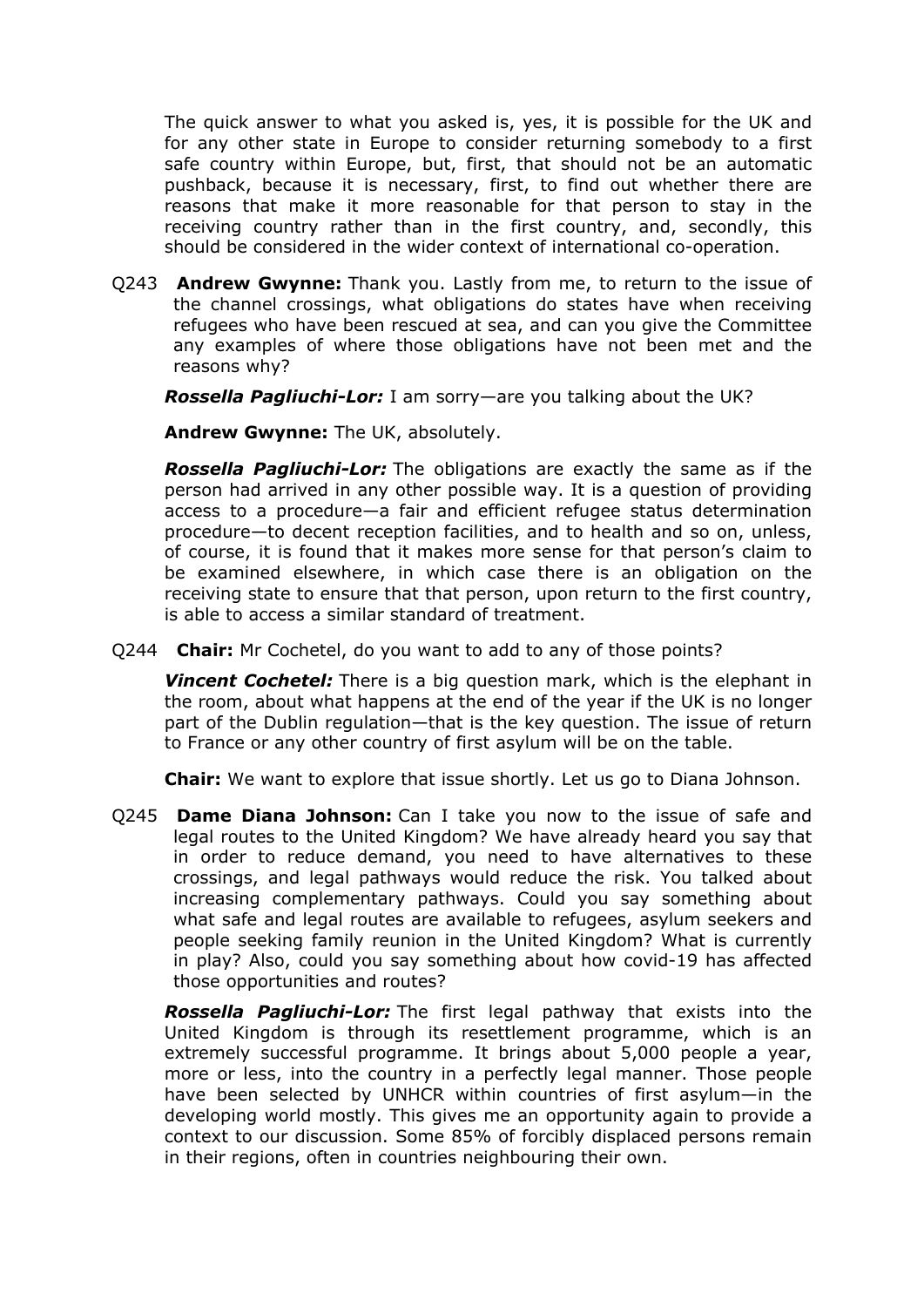This has been, as I said, an incredibly successful programme. This year, we have seen a fall in the number of arrivals because of covid. In fact, we are talking with the Government because we would like now to see how we can restart the process as quickly as possible, considering that 11 out of the 23 resettlement countries have already been able to do so. There are challenges. There is no need to talk too much about that, but we also believe that it is possible to restart the process.

This has sometimes been placed against the spontaneous arrivals, to almost suggest that the resettlement of refugees applies to "good" refugees and the other ones are somehow morally defective in trying to come on their own. We should remember that less than 1% of the refugees that are found to be in need of resettlement are actually ever able to be resettled. That is because there is a massive disproportion between quotas available and the actual number of people in need of resettlement, so this is something worth considering.

Moving forward to other legal pathways, you mentioned family reunion. UK legislation on family reunion is quite restrictive, in that it limits it to members of the nuclear family: minor children, elderly parents and, of course, spouses<sup>1</sup>. We have been advocating for a somewhat broader definition of family. We think that the key element should be that of dependency and that, for example, children who are above 18 but are unmarried and are still part of the family ought to be reunited and able to join their families. This is important, because, sometimes, for those who feel obliged to come irregularly to join their families, I think it would make perfect sense, to be honest, for them to be able to do so legally. If you are leaving, say, Lebanon, you can take your minor children but not your 19 year-old daughter. This is clearly a somewhat broader definition, including other dependent members of the family—brothers or sisters who are married and living at home—but it would make sense and would not constitute a massive burden on the country.

There are other pathways that can be added and operated. This, for example, might include labour, study or scholarships, and other ways to provide a legal pathway into the country. As I said, we would like to be able to see a greater number of people having access to legal and safe pathways. However, we are also very aware of the fact that this is not going to solve the problem of a world where forced displacement is increasing, so we need to be realistic about what we can ask for and obtain, taking into account that we need to be compassionate and humane but also practical. The notion that any individual country can seal itself off from what is happening in the world seems, frankly, impractical and unrealistic.

Q246 **Dame Diana Johnson:** Thank you for that very full answer. Can I ask you a specific question? The House of Lords suggested that children and young people being able to sponsor family reunion in this country should be looked at again, because clearly at the moment that is not able to happen. I think they were talking about young people up to the age of 25 for whom that should happen. I just wondered: are we, as a country, out

<sup>&</sup>lt;sup>1</sup> Correction from witness: elderly parents should not have been included in this list.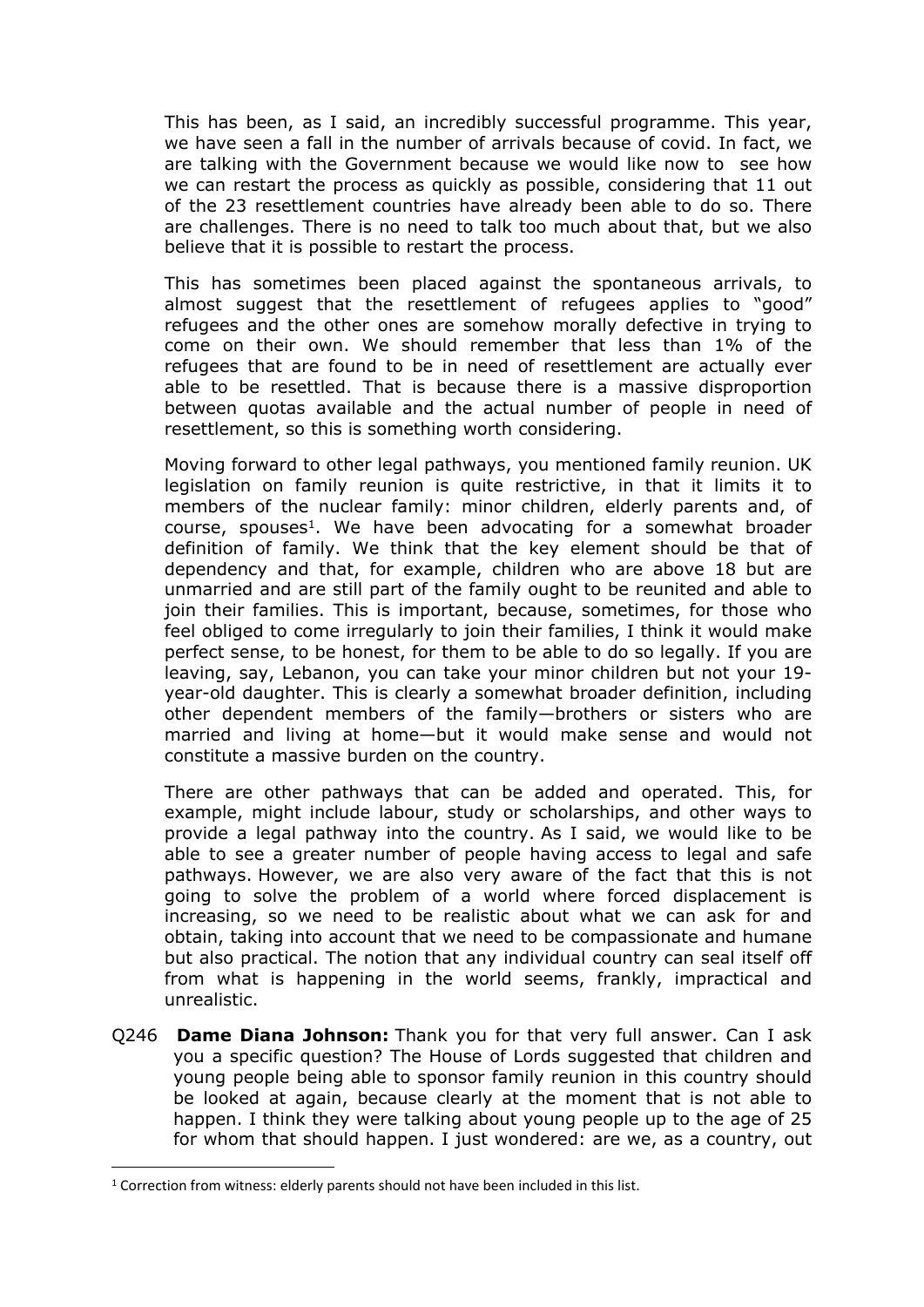on a complete limb on this? Do most other countries that have good asylum regimes in place allow children and young people to have family reunion?

*Rossella Pagliuchi-Lor:* Thank you very much for saying that, because I have realised I forgot something important. First of all, when it comes to children being able to sponsor their parents, the UK, I'm afraid, is a bit of an outlier. The overwhelming majority of countries do allow this for children who have been found to be refugees and for whom, of course, it is in their best interests—their best interest may be, in some rare cases, not to be with their family. They would allow family reunion.

Because we are talking about children, I wanted to mention in particular the fact that the UK has actually managed a programme, such as the Dubs scheme, that has allowed unaccompanied children elsewhere in Europe to come to the UK, and that has not only been life-saving; I would say it has really given them an opportunity to re-establish and build a meaningful life here in the UK. These are definitely programmes that have been successful, have been very much appreciated and have really raised the global leadership of the UK in this area and that we would definitely like to see resuming.

## Q247 **Dame Diana Johnson:** I think Mr Cochetel wishes to comment.

*Vincent Cochetel:* Yes, I would like to add a bit of dimension on the impact of covid. When we are looking at the situation in many African countries today, we are very concerned that we see smugglers and human traffickers advertising on social media proposals to attract children. They say, "There is no legal pathway. Follow us. Trust us." We are trying to counter that narrative also, in engaging in dialogue with diasporas in Europe by saying, "No, these are dangerous journeys. You will end up in jail in Libya or you will lose your life in the desert."

The reality is also that access to protection is not gender-equal in Europe. If you are the spouse of, let's say, an Eritrean refugee in the UK and you live in a camp, in Shagarab, in eastern Sudan, you will never get permission to go to Khartoum to approach the UK embassy. There are real obstacles, serious obstacles, in terms of administrative barriers and financial cost, to making access to this right a reality for people who would normally be entitled to family reunion if they had the possibility to move and access embassies.

So I think it is important that the UK, as well as many other countries, make much serious effort to facilitate family reunion. One, it's a right. Two, it's a gender corrector in terms of access to protection. Three, it provides better integration: communities in the UK prefer to see families than to see young single men—if I can simplify this—in their neighbourhood. Four, it provides a credible counter-narrative to reduce the perceived attractiveness of the offer from the smugglers; otherwise, we have nothing to offer. So any effort that the UK could make in that direction would be extremely helpful.

**Dame Diana Johnson:** Thank you very much.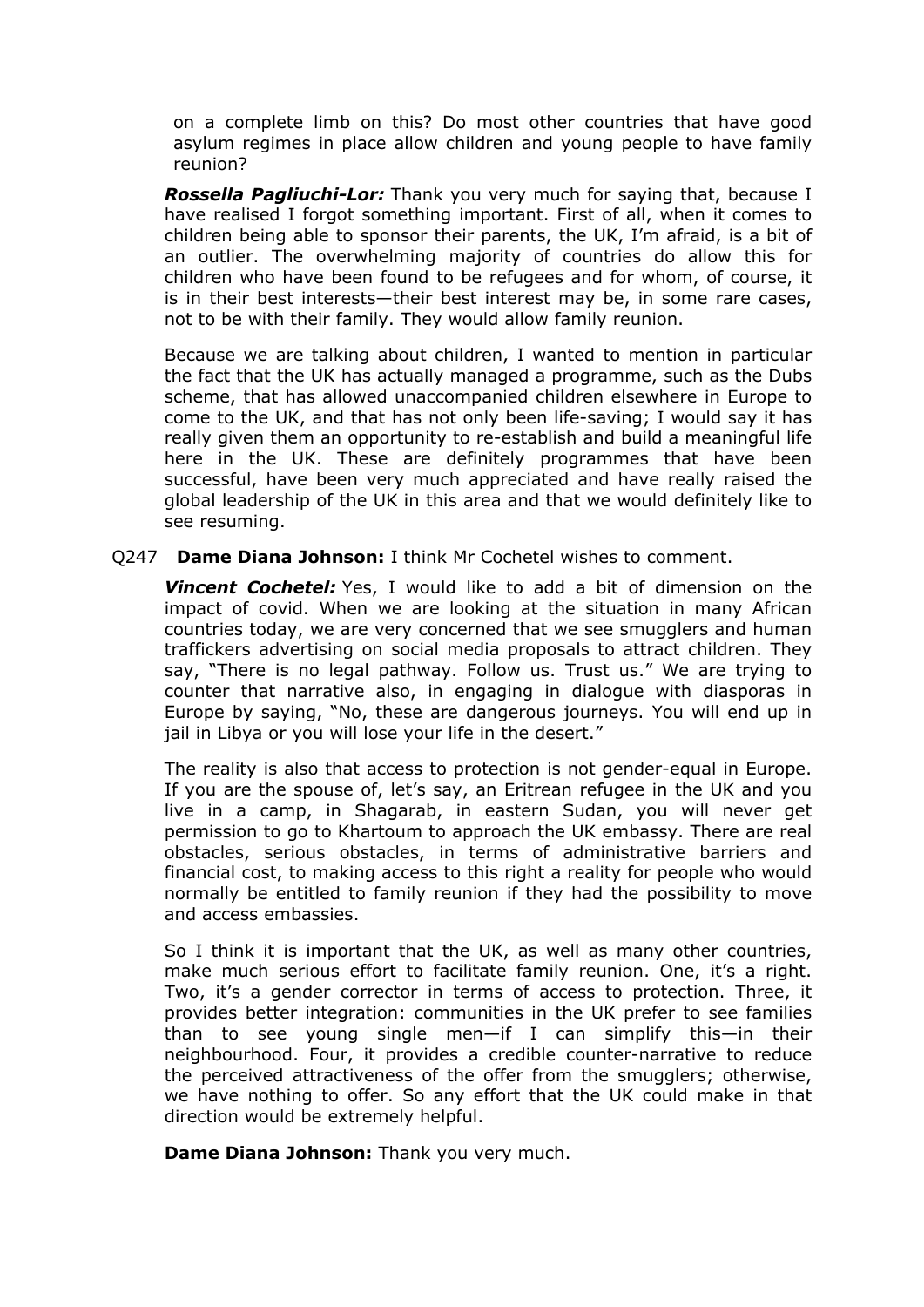Q248 **Chair:** Can I follow up the point that I think you just made, Mr Cochetel? Did you say that the trafficking and smuggling gangs were particularly targeting children on social media?

*Vincent Cochetel:* Yes, they do. We cannot monitor social media everywhere, but we have a project around Egypt, Sudan, Ethiopia and Somalia, and that is a clear trend. I mean, traffickers are the first provider of family reunion. It is costly, and risky, but out of despair communities sometimes prefer to opt for that solution, because they think that the people will be moving. Otherwise, you can end up stuck with absolutely no access to that right if you live in some parts of those countries.

Q249 **Chair:** Would you be able to provide us with some examples of the kinds of social media images or communications that you have seen traffickers use?

*Vincent Cochetel:* Yes, I will share that with you. We are sharing that with your colleagues in the Home Office. The UK has been engaged with us and supported us, as well as some other countries, on a project that we call "Telling the Real Story", which connects the diaspora to the people who are likely to be on the move, to try to demystify the narrative of the smugglers and the traffickers. We can indeed share some examples.

**Chair:** That would be very helpful. Thank you very much.

Q250 **Dehenna Davison:** Thank you to both witnesses for being with us today. You mentioned that the UK is an outlier in not allowing children to sponsor their parents to come over here safely. Is there not a danger that if that was to be introduced in the UK, children could be sent ahead, going through the danger of being put in the hands of the people smugglers and the really dodgy folk that we do not want our children, or any children, to be in the hands of, and then be used to provide a safe route for their parents to follow later?

*Rossella Pagliuchi-Lor:* This year, the UK had a larger number of unaccompanied minors than other countries, yet it is not a country that allows that. The link is not necessarily there. Otherwise, you would expect more children to be sent to countries where family reunion initiated by a child is possible. That being said, I do not think that I can also say that this never happens; of course it does happen as well, or it can happen as well. That is one of the reasons why it is important that any action that concerns children is subject to the filter of the determination of best interest. But yes, I do not think that we can deny that this can happen.

Q251 **Dehenna Davison:** Thank you. Mr Cochetel, anything to add on that point?

*Vincent Cochetel:* As my colleague said, I think we need to make sure that we do not skip that important step of determining what is in the best interest of the child. It might be that in some circumstances, yes, the best interest will be to bring the family, but in other instances the best interest will be to reunite that child with their family where their family is. If the family is living safely and legally in another place, the family reunion should work in multi-directions, not only towards industrialised countries. I think that possibility should exist in the legislation of European countries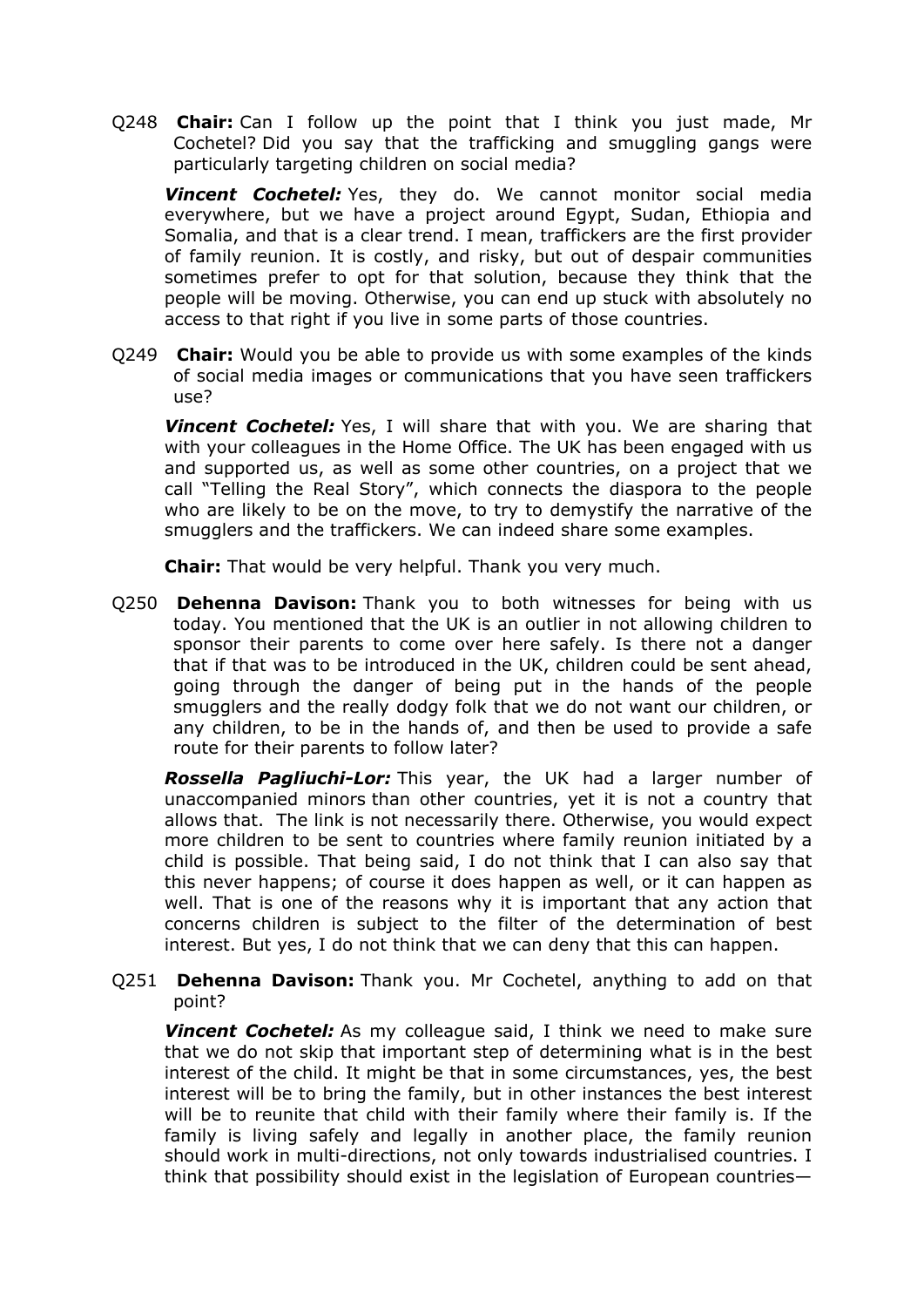to bring parents over under family reunion, as is the case in several European countries—but there should be absolutely no automaticity here.

*Rossella Pagliuchi-Lor:* If I may, I think that in the UK it is potentially possible, but through a somewhat special procedure, which is obviously more complex and requires additional hurdles.

We did a study by talking with a number of children who are here in the UK and with people who have been involved in their care. It was quite interesting because—in some cases, these were children whose parents had already died, or they had lost contact with them many years before, and all the rest—many of them were not seeking family reunion with their parents. The few who were, however, were really broken up at the idea of not having their parents with them as they were going through this very complex and very difficult time of their lives. I think it is very important to listen to children and to be able to examine what is in their best interests. Indeed, as my colleague was saying, family reunion does not necessarily have to happen here; it might be appropriate for it to happen elsewhere.

Q252 **Dehenna Davison:** On a slightly different point, we have heard in earlier evidence sessions, and it has sort of been touched on today, that some people arriving in the UK have already applied for asylum in other safe European nations. Why do you believe that people risk the hazardous journey to the UK?

*Rossella Pagliuchi-Lor:* There may be any number of reasons. In some cases, the application in another European country is somewhat forced by the fact that they have been arrested and had to provide fingerprints and apply, even though that was not their intention initially. In other cases, it may have to do with the length of the procedure, or with information that they may have received about the possible outcome of the procedure in question. A lot of it has to do with the marketing of smugglers, who of course have an interest in people travelling as much as possible. Sometimes it is simply the fact that they actually have relatives or other people who they believe will help them settle down in the new country, and therefore they may have chosen the UK as their intended destination.

There are really any number of very different situations in this. The UK does have a couple of things that many find incredibly attractive. Language is one. You will see that, for example, people coming from Francophone Africa tend to go towards France, and people who tend to be more on the Anglophone side tend to go towards the UK. It is kind of a DIY relocation system, in which people try to find the place where they believe they will be better off, in terms of their ability to integrate.

#### Q253 **Dehenna Davison:** Mr Cochetel, do you have anything to add?

*Vincent Cochetel:* We see it through the profile of the nationalities of people embarking on those Channel crossings. Some of them have, let us say, some natural or historical links with the UK. The UK in general, as a strong and vibrant democracy, is attractive for many people around the world, especially those fleeing persecution and wars. It is also a champion of multiculturalism.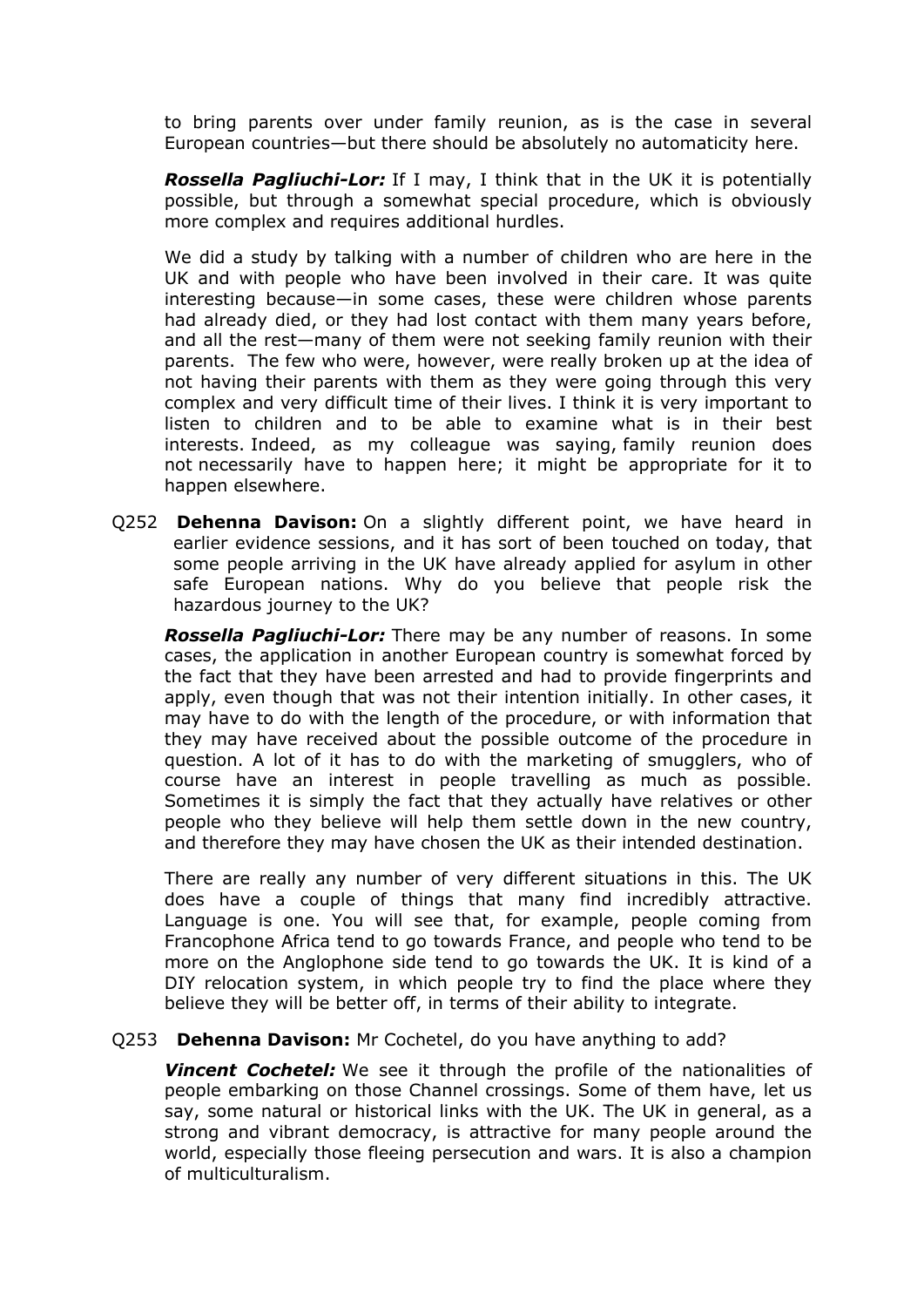One aspect that we need to take into consideration is the role of the diasporas. We should not ignore that. We need to work with diasporas in UK territory to make sure that they send the right message to communities that may be out there in transit countries or in countries of origin. Again, the difficulties in accessing legal pathways, such as resettlement or family reunion, lead to a situation where sometimes diasporas are financing those journeys. There is a need to reflect on what Canada has been putting in place, as will Australia at some stage: community sponsorship programmes, properly vetted by the ministry of home affairs, that give a positive and legal role to play to diasporas. It is about having an integrated package to make sure that other legal pathways exist, which would also cut irregular movement to Europe and the UK.

*Rossella Pagliuchi-Lor:* Last year, the Home Office announced that a community sponsorship programme that been piloted with great success would be part of the new resettlement programme, as an additionality. It would allow communities to sponsor refugees and bring them to the UK.

Q254 **Dehenna Davison:** Do you find that people seeking asylum have a better chance of being granted that asylum in particular countries across Europe?

*Rossella Pagliuchi-Lor:* There is a certain degree of variance in the granting of asylum between different countries. That being said, it is very difficult to actually make a comparison because of the mix of nationalities that different countries receive and also, within the same nationality, the mix of ethnicities or religious communities or other , which tends to vary. Of course, depending on the kind of applicants that you get, the rate of success may be greater or lower. So yes, there is a difference, indeed. There have been various attempts, at the European Commission and on our side to try and have discussions between states to ensure a common understanding of certain situations in countries of origin.

Q255 **Ruth Edwards:** Which European countries is it most difficult for people to be granted asylum in, and what are the additional barriers that people face in those countries?

*Rossella Pagliuchi-Lor:* I think probably eastern European countries, central eastern European countries.

Q256 **Ruth Edwards:** Any in particular?

*Rossella Pagliuchi-Lor:* I do not know whether I can say, really, which one is the hardest, but certainly there are countries that have very clearly made the point that they did not intend to participate in any relocation system, and who have placed barriers to people entering their borders and even applying for refugee status. There are some countries that have been, I would say, extremely difficult in this sense.

Q257 **Ruth Edwards:** Mr Cochetel, I saw you nodding vigorously there. Was there anything you wanted to add?

*Vincent Cochetel:* You want names, you look at Eurostat, and it is quite clear that access to asylum, access to the territory and access to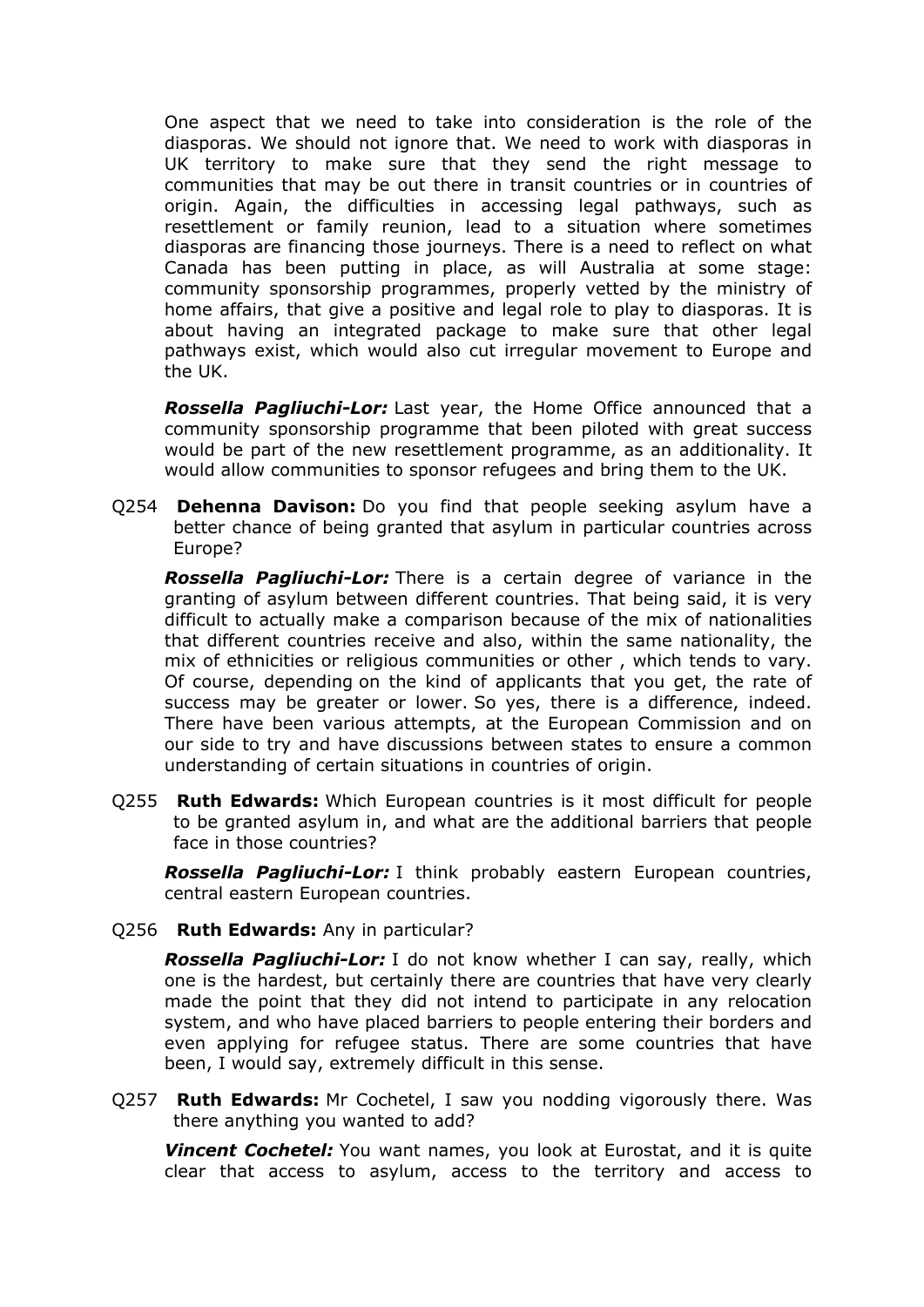protection is very difficult in some of the so-called Visegrad countries so, yes, central Europe is very difficult.

Q258 **Ruth Edwards:** This Committee has had evidence that some people cross the channel from France because they believe that it is easier to be granted asylum in the UK than it is in France. Do you agree with that statement, and why do you think it is that they are getting this impression? Are you able to shed any light on it?

*Rossella Pagliuchi-Lor:* I guess it depends on who those people are, because as I said there are some differences, but they can play in either direction. People on the move do not have access to a great deal of proper, confirmed information, so these are communities that live with a wildfire of rumours, of exchanges, of what somebody may have said. Smugglers are very much behind all of that, because of course the more asylum seekers, or even migrants, move, the more they earn, so there is a definite encouragement in that. Then there are literally all manner of rumours sometimes that tend to suggest that somebody will receive status more easily, or not obtain status, in a country, and they might be entirely false. People tend to take very rational decisions, but they take rational decisions on the basis of the information they have, and that information may sometimes be completely unfounded.

Q259 **Ruth Edwards:** From your experience, in your assessment, is it generally easier for people to be granted asylum in the UK than it is in France?

*Rossella Pagliuchi-Lor:* Not necessarily. It depends greatly on categories of people. I do not have it to hand, but I can share with you statistics about France in particular. If you compare, for example,grants, in the UK with those in the European Union—of course this would be an average—for example, for Syria the recognition rate is pretty much the same. In the UK it is 90%, in the EU as a whole 85%. If you consider some countries where it is very, very low—and they are probably the same countries that we are talking about—others will have it higher. For Iraqis the recognition rate in the UK is far lower than the average European rate. For the Iranians it is higher. So it really depends on nationalities.

Q260 **Chair:** Mr Cochetel, do you want to add to that?

**Vincent Cochetel:** I do not think there is any perceived attractiveness of the UK asylum system compared with other European asylum systems. People do not come to the UK because they think they will enjoy more rights than in other European countries. I think we need to be clear on that. From what I remember, there is indeed some variation in terms of a grant of protection in Europe, but the figures are not significantly different between France and the UK, if my memory serves me right. We can look at that and provide it to you.

What matters for some people on the move is the perception that if there are large communities in the destination country, or in the destination country in their mind, those communities will help them during the process. The presence of certain diasporas constitutes some sort of attractiveness for people of the same nationality to move in one direction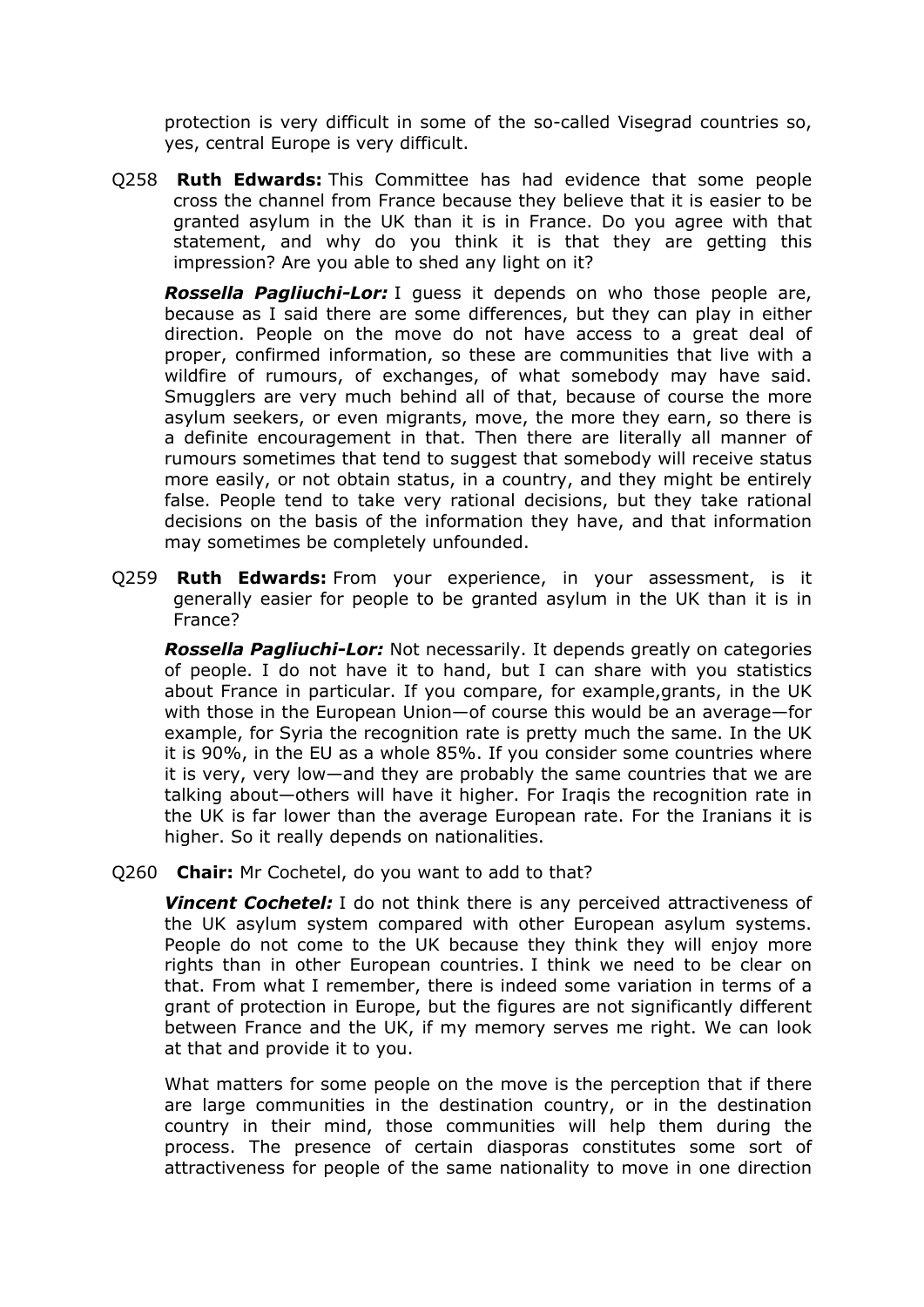or another. It is not specific to the UK; we see that phenomenon all over Europe.

*Rossella Pagliuchi-Lor:* If I may, since we are talking about France, part of the Channel boats narrative is that France is somehow merely a staging post, and that everybody in France is there in order to get to the UK. By comparison, in the year ending June 2020, the UK had 40,591 applications; that includes dependents. In France, there were 117,225, so far greater. In Germany, there were 133,280; in Spain, 107,000; and, in Greece 72,000. If you look at it in this context, you can see that what is sometimes considered as a sort of an invasion, with everybody trying to get to the UK, is not the case in reality. Far more people apply and integrate in France, Germany, Spain and elsewhere.

Q261 **Laura Farris:** Mr Cochetel, in your experience, are people who make the journey to the UK in the hands of smugglers from the minute they leave their country of origin?

*Vincent Cochetel:* Not all of them. Some of them only find the smuggler or the trafficker in the first country they arrive in. As soon as they have left their country of origin, that is where they connect to the network.

Q262 **Laura Farris:** When does the UK become the destination, in the majority of cases? If it is not possible to say that there is a majority that is fine.

*Vincent Cochetel:* I am not able to provide you with any statistical evidence here; it is just anecdotal. Certain nationalities, particularly those from east Africa, are pretty determined as to where they go, because of the presence of distant relatives or a large diaspora community. How long will it take and where will they find the right connection? You have different schemes in place. You have smugglers<sup>2</sup> in Spain that are offering packages that are pay as you go, so you have to make remittances at each step of the journey. In the past, you had some smugglers that asked you to pay upfront, so families from the diaspora had to make the payment upfront. Because many people disappear on the routes leading to Libya or in Libya, there has now been a reset, let's say, in the discussion between diasporas and traffickers in general. The new offer that is out on the market is go now and pay later. That is incredibly attractive for many people, including children, who think it is free and that they will never have to pay something back, but then traffickers follow those people and make sure that they continue to ransom them when they arrive in Europe, wherever they go in Europe.

These are large transnational criminal enterprises that operate some of those rings. We have recently seen some progress in terms of combatting that. There is a major trial going on in Ethiopia these days, which provides lots of information on how those groups are operating. This sort of scheme is very dangerous.

Q263 **Laura Farris:** That is very helpful. I want to ask a bit more about demographics. These are short questions. If you were to look at the

<sup>&</sup>lt;sup>2</sup> Correction from witness: the smugglers referred to are in East Africa, not Spain.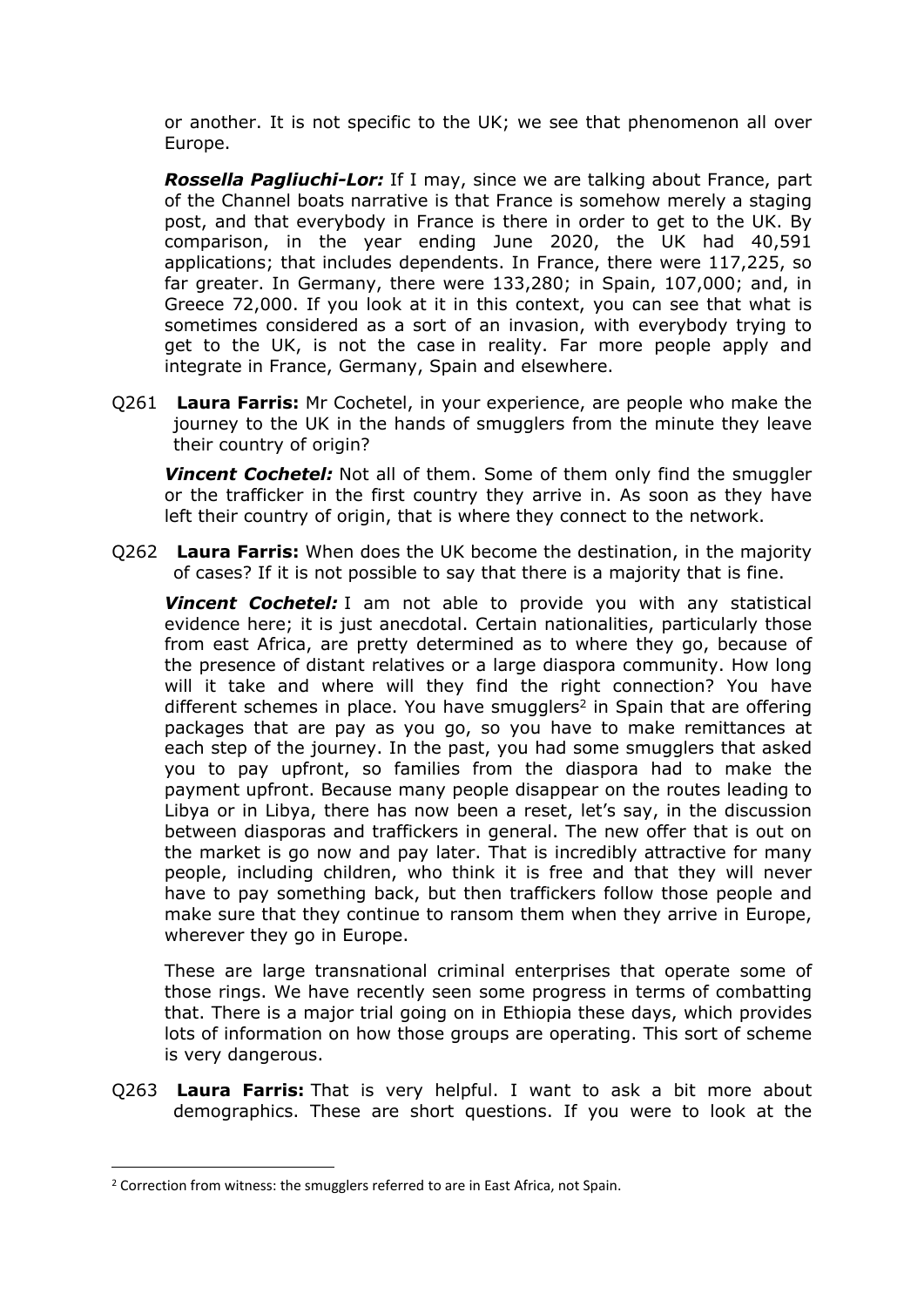people who make it to UK shores via the small boat crossing, do you know what proportion are male or female, roughly?

*Rossella Pagliuchi-Lor:* To be honest, I do not have those figures, but certainly there are many more males than females.

Q264 **Laura Farris:** One thing that we have seen is issues around people's age. We heard evidence that in the UK, if the age of the person appears to be below 25, there is no verification process that is universally accepted, so they are treated as a child. We heard that the Merton test delivers clear results only above the age of 25, so there is a slightly grey area. Do you know how many children who are classified as such are clearly children and how many fall into the grey area where they are given status as a child, but it is not really clear one way or the other?

*Rossella Pagliuchi-Lor:* , I do not have them at hand. I wonder whether we might have them from the Home Office. I will look for them. Generally speaking, I would say it is extremely difficult to be entirely precise about somebody's age. I would also add that many of the young people come from countries where the registration of births does not happen with the same kind of rigour that happens here. So you may know that you are 15, but you are not exactly sure when you were born.

Q265 **Laura Farris:** But there is a different status for asylum purposes if you are 16 from the one that applies if you are 23. I want to ask if you know—again, do not worry if you do not—whether that is used by smugglers as a kind of tool for the crossing: "You won't have any papers. You'll arrive. You're young enough." Is that part of the offer?

*Rossella Pagliuchi-Lor:* I do not know that that is the case, but I would not be surprised if it were because, of course, smugglers try what they can to convince people to travel with them. They are very determined service providers. That being said, I believe that the majority of children are more or less the age that they claim to be. It is unavoidable that some people may try to perhaps misrepresent.

Sometimes, by the way, we also have misrepresentation in the opposite sense—that they are children who pretend to be adults because they believe that otherwise they will not be able to receive the assistance that they need. You have to consider that so much rides on it. It is difficult for us, with the lives we live, to even begin to understand that kind of anxiety.

You are basically betting your entire life, so obviously there is huge pressure on all that, and you listen to all these people telling you all manner of things, some of which may not be true. They will try to pull you in all directions. From the point of view of a young person who is there without family or anyone they can truly trust, it is an almost impossible place to be mentally to make decisions, in many ways.

I believe that the vast majority of those who claim to be children are indeed children, and I believe that everybody would agree with me. There are a few cases, of course, where age is disputed. Such disputes can be best solved with a multifunctional team that looks at the various aspects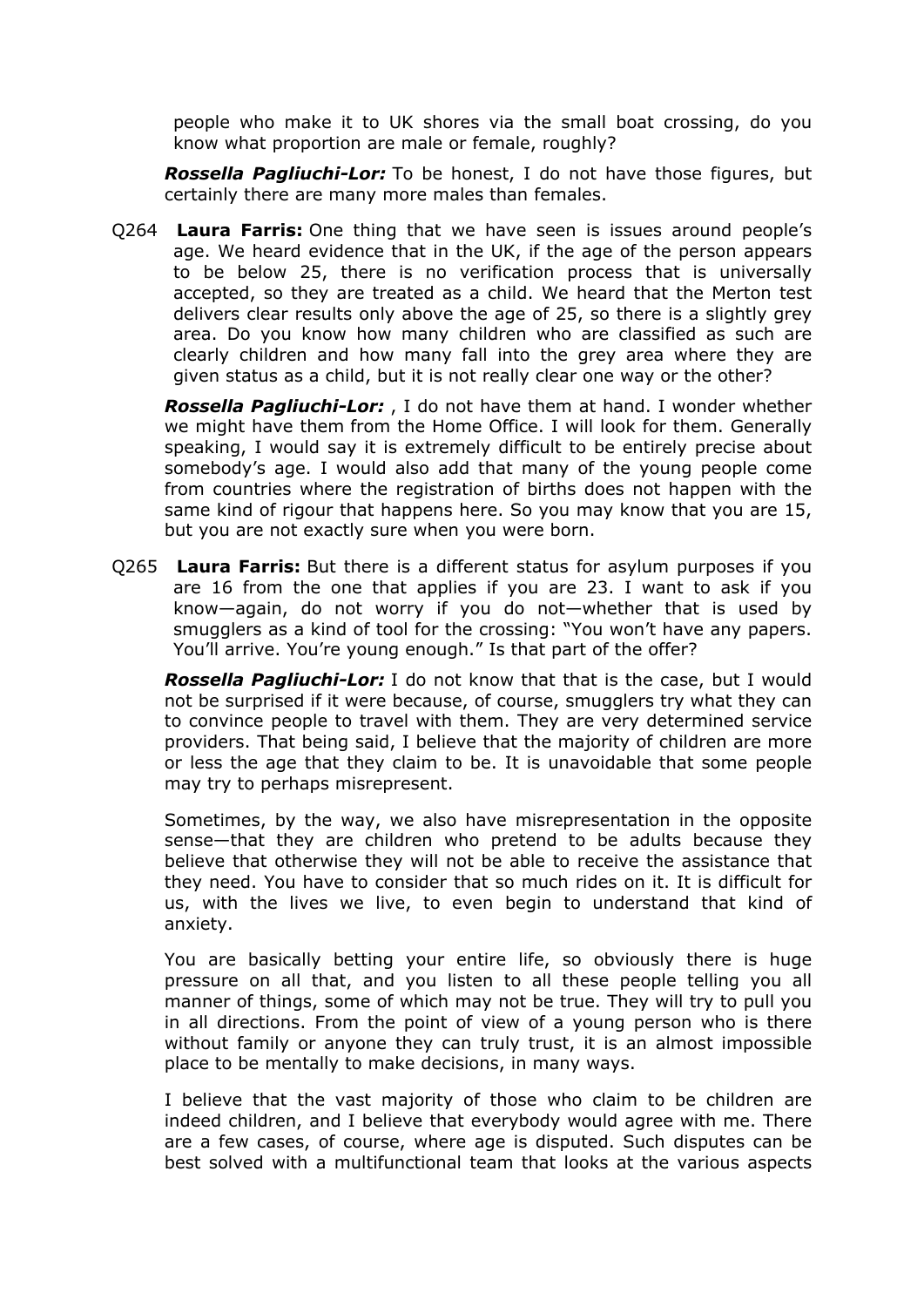of child development—mental, social, physical and so on. So in some cases, of course, decisions have to be taken—hopefully the right ones.

Q266 **Laura Farris:** We have heard a lot about the limitations of Dublin III. Without getting into all that, would a fairer or more efficient way of handling it—I think you used the expression of fairness between countries—be to have an alternative model where, at the first point of entry, the person could decide which country they wished to claim asylum in and put in a written application to the domestic Government of that country, and there would perhaps be mechanisms to ensure distribution and so on? Would that be a better mechanism than this rather crude: "You landed here; you ended up here; you're going back there"?

*Rossella Pagliuchi-Lor:* It would be a very interesting mechanism. Clearly, the gold standard would be something in which everybody can obtain asylum where they actually want to be, but realistically I do not think that that stands many chances of going anywhere. You know the challenge that this has proved for the European Union. The UNHCR has been encouraging the European Union's member states to find predictable ways of, for example, relocating people who arrive by boat, or in whatever manner, to ensure that there is a certain degree of fairness in distribution among member states, and similar standards of reception and all the rest.

It remains a massive challenge. As you know, the European Union has just unveiled a new pact that we have not yet had the time to fully digest. It is a pretty hefty document. That pact will succeed or not on the basis of the support that it manages to find among member states, and there are huge differences between them.

Q267 **Chair:** Do you want to add anything to that, Mr Cochetel? May I also ask you to follow up on the point that you made about young people who work on the "go now, pay later" approach from traffickers? You talked about them being ransomed while they were in Europe as well. Could you describe a bit more what kinds of things tend to happen to young people in those circumstances?

*Vincent Cochetel:* The first thing would be that those people would be ransomed on the way to Libya, or in Libya. The way it happens is that normally those kids are tortured in front of a camera, then the video clip is sent to the relatives asking them to pay, normally using this wireless money transfer known as the hawala system. Payments are made in different places, normally in the Middle East but sometimes in Europe, and then the kids are released until they are ransomed again. It is not always clear what is going to be the full amount to be paid because people end up again being ransomed in some cases in Europe. There have been numerous complaints in front of prosecutors in Italy, France and the Netherlands about people who are approached by individuals working for those human trafficker rings asking them to pay. The family can suffer consequences in the country of origin or in the third country if the money is not paid.

I do not have the statistics about the number of women on the Channel crossing, but we have the statistics about women in the boats crossing the Mediterranean. Currently, it stands at 14%, so it is very low. When I am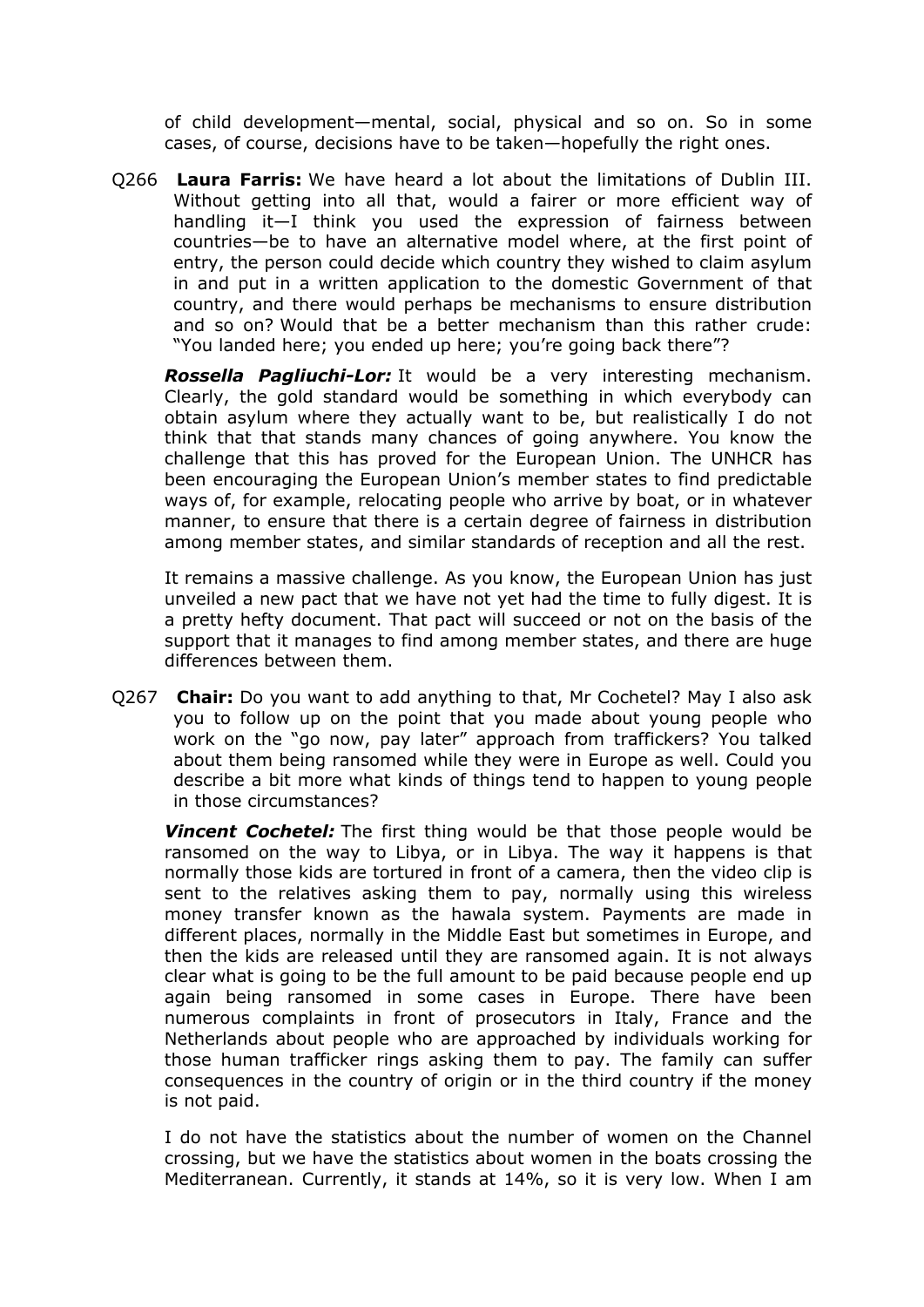talking about gender inequality in terms of access to territory to seek protection, we really need to use those legal pathways to compensate for that aspect.

Q268 **Stuart C. McDonald:** Thank you to both our witnesses for their evidence so far. Can I take you back, Ms Pagliuchi-Lor, to something that you said about the resettlement programme? You described it as extremely successful, which I totally agree with, but sometimes I think MPs get frustrated when they call for the UK to play a greater role in taking responsibility for refugees who have arrived in Europe because the Government tend to hide behind the resettlement programme.

I want to read a quote from the Minister responsible for asylum and ask for your comments on it. He told the House of Commons: "The UK focusses on resettling vulnerable refugees through our refugee resettlement schemes and we rely on referrals of recognised refugees from UNHCR, who do not currently prioritise resettlement for refugees already in Europe." Is that fair, or should the Government be playing a greater role in terms of taking responsibility for asylum seekers in Europe as well?

*Rossella Pagliuchi-Lor:* We would not call the relocation of refugees from Europe resettlement. We absolutely welcome the resettlement programme that is meant to support those countries that bear the brunt, usually in the region where the refugees originated. In the case of others, we are quite particular in keeping them out of resettlement quotas but none the less encouraging countries such as the UK, like others, to participate in responsibility-sharing mechanisms. The latest is in relation to the burning of the Moria camp, when a number of states stepped up to accept children and other vulnerable persons affected by that. We are talking to the British Government to see whether there might be some opening in that sense as well.

Q269 **Stuart C. McDonald:** That is very helpful. I suppose another example of that would be the Dubs scheme. Do you have a view on the success of that scheme and whether it should be repeated? If it were repeated, what lessons could we learn and what improvements could we make to it?

*Rossella Pagliuchi-Lor:* The Dubs scheme was a success. It has really made a huge difference to the lives of vulnerable kids in France, Greece and Italy, and we would definitely like to see it repeated. All schemes can be improved upon in terms of timeliness, and sometimes in terms of the efficiency of the system and so forth. What we would really welcome would be the resumption of the scheme.

Q270 **Stuart C. McDonald:** Can I come to you now, Mr Cochetel? You mentioned the fact that, obviously, the UK will cease to be party to the Dublin regulations from the start of next year. Can you tell us what you foresee the impact of that being, and what you would like to see the UK and our European partners try to put in place in its stead?

*Vincent Cochetel:* In the post-Brexit situation, the UK will have to find some sort of arrangement, either with European Union member states at large or with individual European Union states, in order to maintain that option of return to a country of first asylum. If no agreement is found, the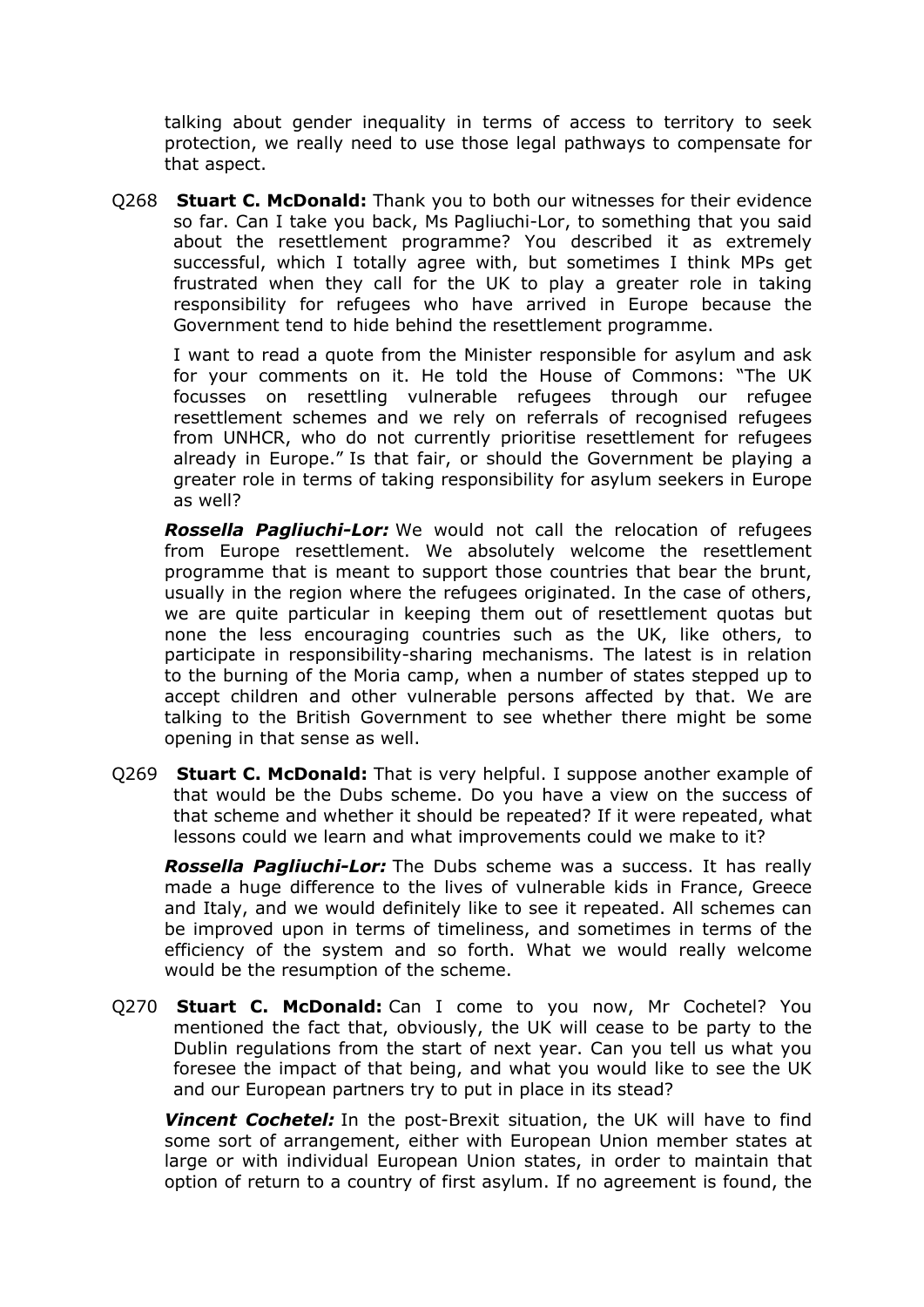UK will have to examine on its territory the claim of every asylum seeker, even if we think they should have asked for asylum elsewhere.

Q271 **Stuart C. McDonald:** In terms of family reunion, and the fact that this will close another possible safe legal route for people to reach the UK, I take it that there is a danger that it will just encourage more people to look to smugglers and other unsafe routes.

*Vincent Cochetel:* I do not know what the impact could be, in terms of the dynamics, on irregular arrivals in the UK. I do not want to pronounce on it myself at this stage, but obviously some sort of arrangement needs to be found, even if one could regret that some aspects of the Dublin agreement never really worked—for example, the part that consists of the country of arrival looking at whether the individual meets the criteria for transfer to another European state. In general, it did not work very well. Dublin is always believed to be an agreement that is just about return; in fact, Dublin has take-back clauses, but it also has take-charge clauses, which were not really always implemented.

Q272 **Stuart C. McDonald:** Why don't the take-charge clauses work? Is the proposed Dublin IV scheme any better in that regard?

*Vincent Cochetel:* I have not studied it in detail. It is supposed to draw lessons from the dysfunction of Dublin III, but it requires states to have a lot of frontload capacity to conduct that screening within the context of the new proposed border procedures. Theoretically it can work, but it will really depend on the capacity that states put in place at points of arrival at the European borders.

Q273 **Stuart C. McDonald:** Have you been able to look at the proposed agreement that the UK Government have drafted as a replacement for Dublin, and are you able to share your thoughts on that proposed text?

*Vincent Cochetel:* No, I am sorry. I have no knowledge of that, so I will hand over to my colleague Rossella.

*Rossella Pagliuchi-Lor:* I am afraid I have no knowledge either. I read about it the other day.

Q274 **Stuart C. McDonald:** Okay, no problems. Any other comments on why Dublin III, and in particular the take-charge aspects, do not work, and why that needs to be improved on?

*Vincent Cochetel:* Many countries did not, as I said, front-load that capacity of screening when people apply for asylum. The result has been that we have seen significant, very quick secondary movement out of Spain, Greece and Italy. Of course, that has been much more difficult during the closure of the internal borders in the European Union as a result of the spread of the pandemic, but before that, we have seen significant secondary movement from those countries.

Those individuals involved in channel crossing do not only come from France. They were coming from Spain, Italy and Greece before, so I think the perception of the authorities in some of the first-line countries was "Since we do not have predictable solidarity in terms of the relocation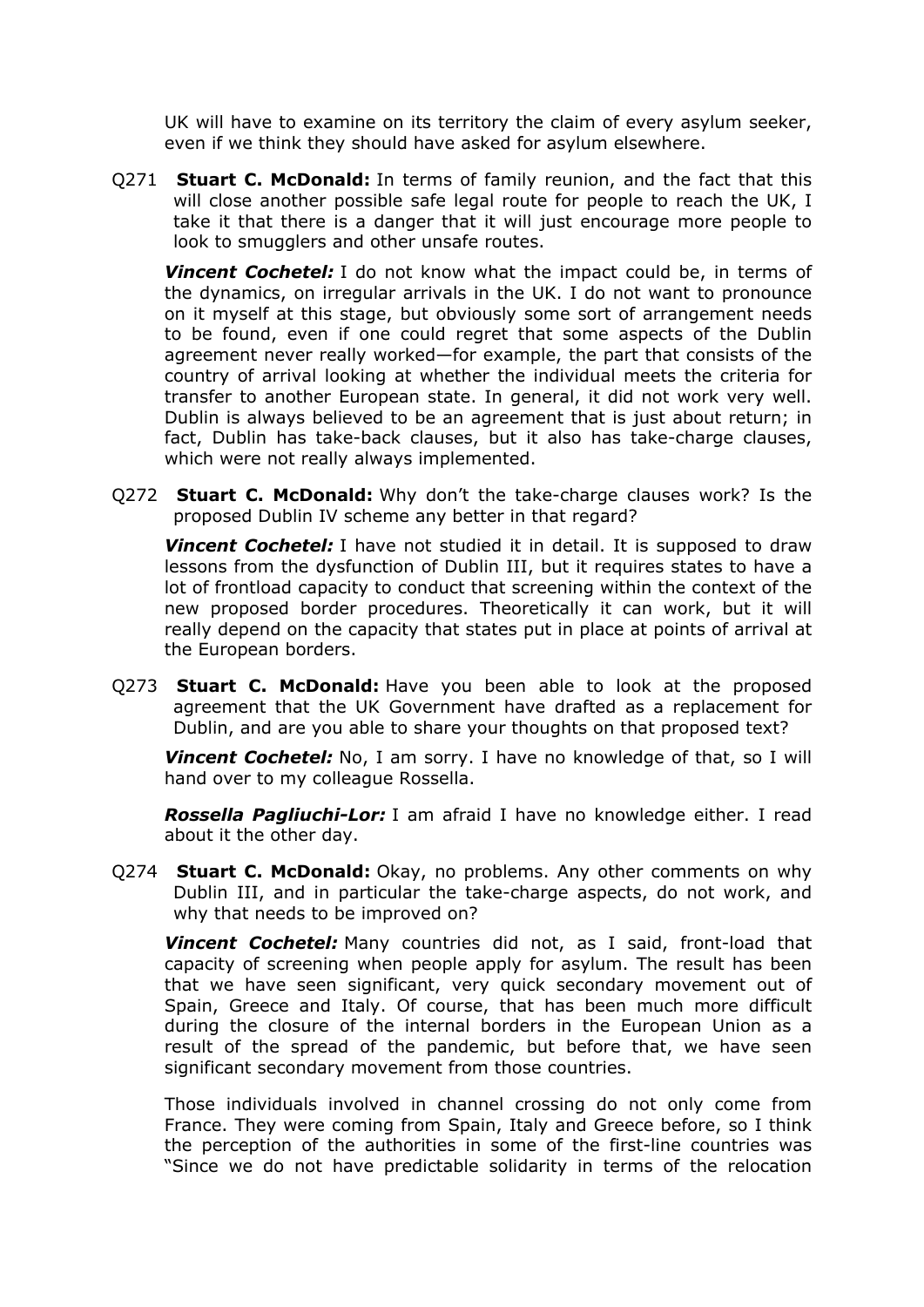mechanism, and since we do not have an effective return policy at the level of the European Union, we will let those people move", and people continued to move onward towards other countries. Then, what did the traffickers advise them next? Well, the traffickers normally advised them to remain underground for six months, because if they remain underground for six months, they are not returnable under Dublin. Everyone has played against the system to make sure it does not work, unfortunately.

**Stuart C. McDonald:** That is helpful. Thank you very much.

**Chair:** Thank you. Adam Holloway.

Q275 **Adam Holloway:** Thank you very much, Chair, and thank you very much to our witnesses. This is very interesting, and obviously the resettlement programme is quite excellent. Can I just ask whether we have an idea of the cost per person of the people who have entered the UK illegally—the relatively privileged people who have the money to pay the people smugglers—and, from a UNHCR perspective, what could you do with all this money to improve the lives of many refugees in places like Lebanon and Turkey, who do not have the money to pay people smugglers and enter the UK illegally?

*Rossella Pagliuchi-Lor:* We do not really know how much the people who arrive here cost, except that, of course, you also have to put that in the context of how much they will eventually contribute through taxes and the rest once they integrate. It would be incorrect just to stop at the cost of reception when this is normally a lifelong process of integration. I believe that there are figures on that to show that, at least for migrants the figures do not distinguish between refugees and migrants—overall, people contributed to the community more than they took in services.

As to your second question about how much that would help people in developing countries, if you do not mind me saying so, it is a bit of a false comparison. We are talking about two very different sets of issues. The reason why many people feel obliged to move onward is partly issues of assistance, but not just that. We should not forget that traditionally, assistance programmes are geared to take care of a temporary period of a person's life. It should be a gap, something in between while this person manages to either go back home or get integrated somewhere else, but the reality of the matter is that for the majority of refugees these days, if they are refugees for five years, they are statistically likely to be refugees for almost 20 years. That means that many of those people are practically marooned in countries that are already under pressure for their own reasons and are often unable to provide sufficient services and opportunities to their own citizens.

What you will sometimes find is real situations of despair in which people feel that their children will not be able to get an education and that they will not be able to get a job—or a job that is sufficient for keeping their family. When you put all that together, it is why, sometimes, there is no integration in those countries, and in many cases, return is not possible. Many Syrians were hoping to go back to Syria within a very short period and were very keen to remain close to the borders. Ten years on, they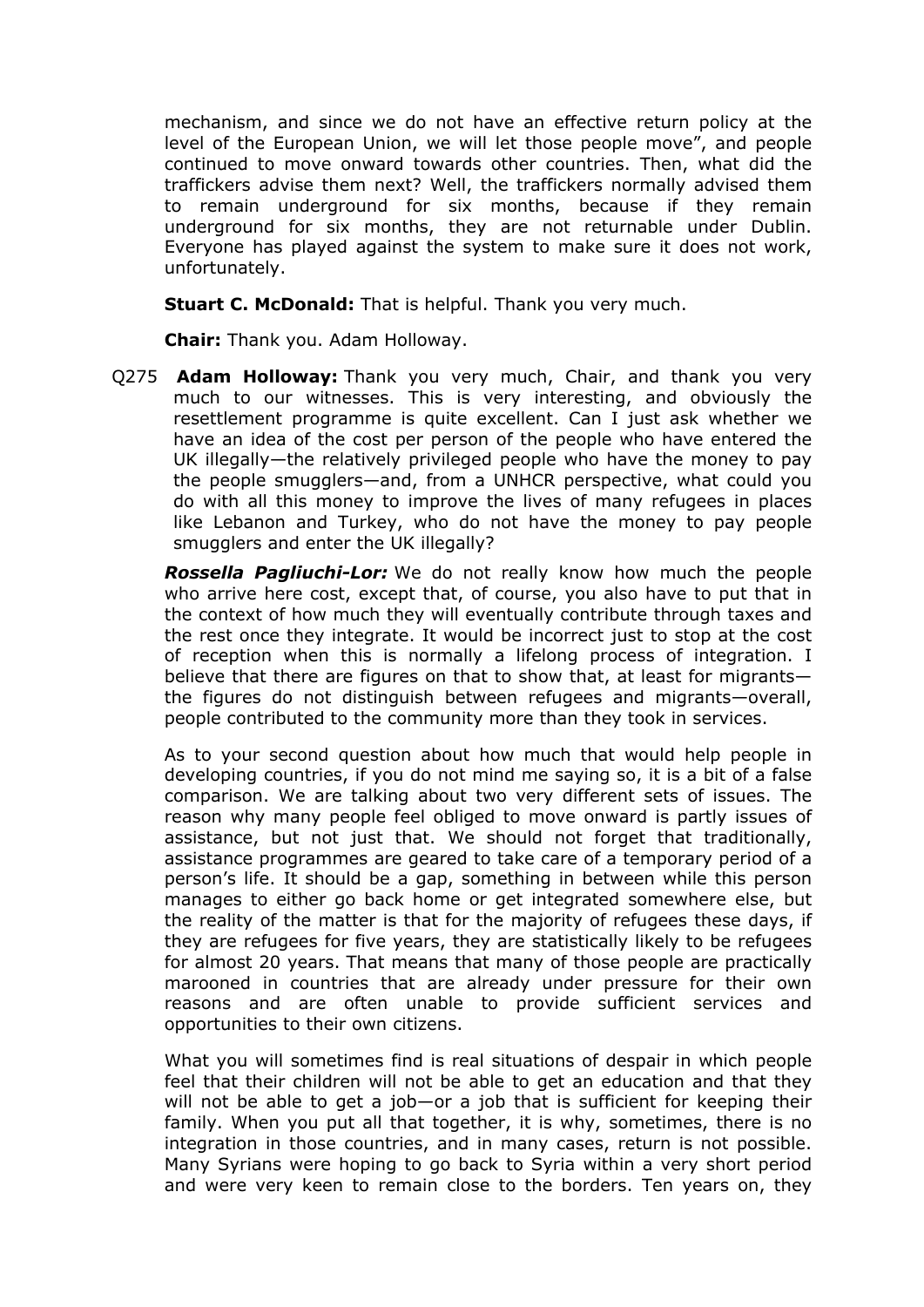have finished their savings and do not know what to do with themselves and their families anymore. Those are the reasons why, often—

Q276 **Adam Holloway:** I absolutely get that, having spent considerable time in refugee camps in the middle east and indeed during the Balkan wars. Is that not the point, though? Shouldn't civilised countries be really supporting Governments such as those in Lebanon and Turkey to provide civilised environments for people? We cannot take the entire refugee population from Syria. Surely we should be concentrating on helping the many rather than the relatively privileged few.

*Rossella Pagliuchi-Lor:* First, they do not all want to come; most of them remain where they are. The UK is in fact a very generous humanitarian donor, so it has contributed greatly to supporting refugees in many countries, for which we are, of course, very grateful. What I am trying to suggest is that even with all the best support in the world and despite the generosity of donors, the needs vastly, vastly surpass the available resources. These are countries whose situations are already so complex and, without going into too many details, speak often to more than just financial issues. Indeed, money certainly helps, but it does not solve all the problems.

Countries such as Lebanon have something close to 1 million refugees for 4 million or 5 million of their own population. The impact that those refugee populations have can be lessened, for sure, by humanitarian assistance, and it is. It is a massive help and is something that, again, we encourage all countries to be generous about, but it still does not meet all the needs. At this point, there are about 26 million refugees in the world— 20.4 million if we take aside the Palestinian refugees in the UNRWA region, which is a somewhat specific population. That number is huge. Most of them—85% of them—are sitting in countries where, often, there are ongoing conflicts. Many of them are in countries that are themselves countries of origin of refugees. It is not an easy answer, and although money is certainly very necessary, it does not answer all the questions.

**Vincent Cochetel:** It is an interesting question. If I may, I will offer an example from the country where I am technically based, Tunisia, a country with a low refugee population—3,000 refugees—at the crossroads of many movements from the Sahel and from north Africa. The vast majority of people leaving Tunisia by boat are Tunisians. They are not refugees; they are migrants, who go to Italy and are returned from Italy. If we look at the situation of refugees here, they do not have any legal documents. We provide them with papers, but they have no legal value for the Tunisian Government. They do not have the right to work. We have resources to assist only about 20% of them. Even if we had resources to assist 100% of them, they still would not have the right to work. It is not just money that will change the paradigm in some of those countries; it is about convincing them to develop proper asylum systems that give a future to refugees and their children where they are, because if they perceive at some stage that they cannot stay in that country, cannot advance, and cannot work or study, they are likely to move, unfortunately.